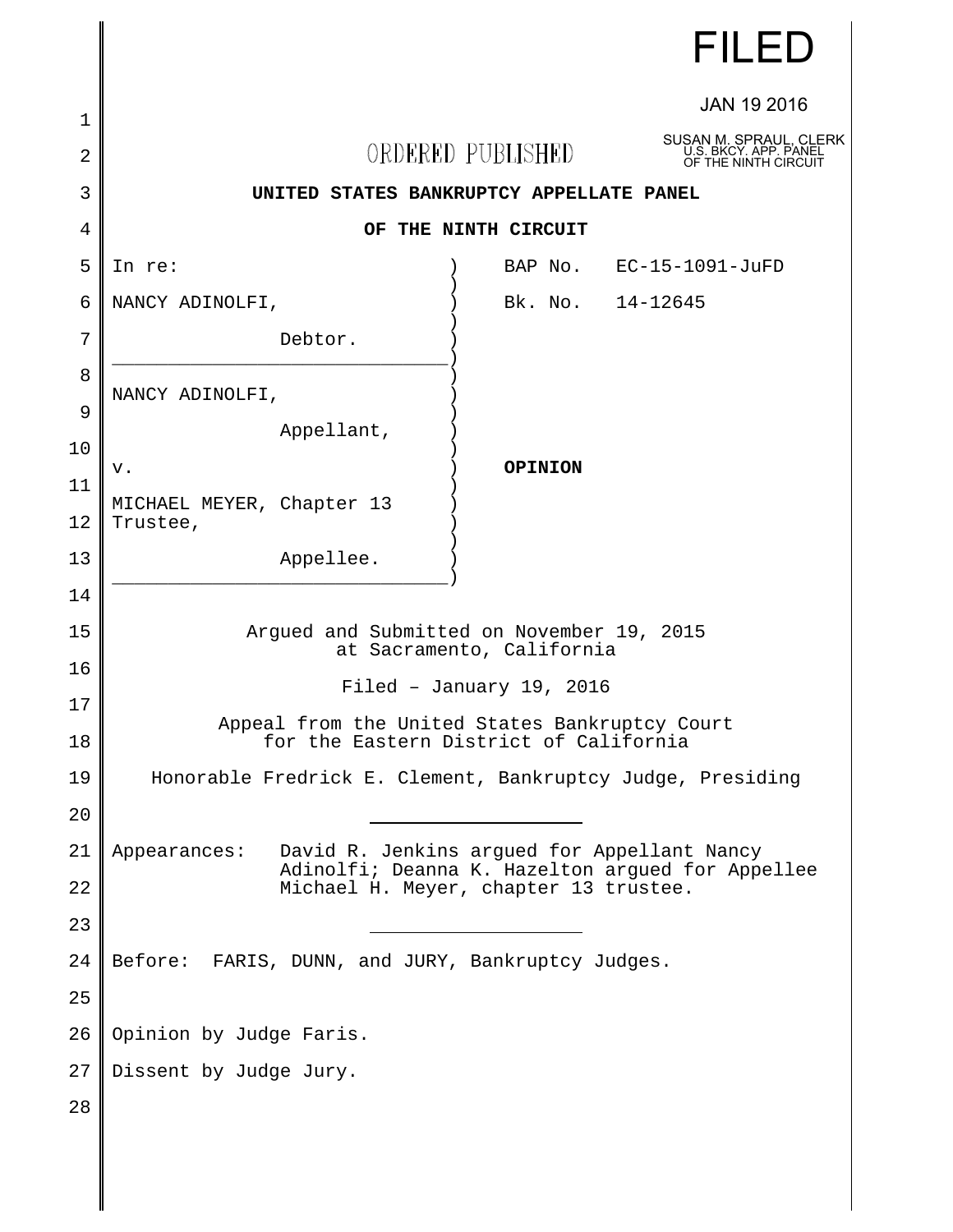FARIS, Bankruptcy Judge:

#### **INTRODUCTION**

Debtor Nancy Adinolfi appeals from the bankruptcy court's order denying the confirmation of her chapter  $13^1$  plan. A chapter 13 debtor whose income exceeds the applicable median must devote all of her "projected disposable income" to the payment of her unsecured creditors. The statute excludes "benefits received under the Social Security Act" from "disposable income." The Debtor argues that Adoption Assistance payments she receives are "benefits received under the Social Security Act," but the bankruptcy court ruled to the contrary. We hold that the bankruptcy court erred, and therefore we REVERSE.

#### **FACTUAL BACKGROUND**

The parties stipulated to most of the facts. The Debtor receives  $$1,422^2$  per month in Adoption Assistance payments under the Adoption Assistance and Child Welfare Act of 1980. That act established a program of federal payments to participating states to provide funds for financial assistance to families adopting special needs children from foster care. 42 U.S.C. §§ 670-76. Pursuant to this Act, California receives funds from the federal government under Title IV-E of the Social Security Act ("SSA").

<sup>1</sup> Unless otherwise indicated, all chapter and section references are to the Bankruptcy Code, 11 U.S.C. §§ 101-1532, and "Rule" references are to the Federal Rules of Bankruptcy Procedure.

<sup>2</sup> The Debtor has entered into two Adoption Assistance Program Agreements. The Debtor receives \$729 per month under one agreement and \$693 under the other agreement.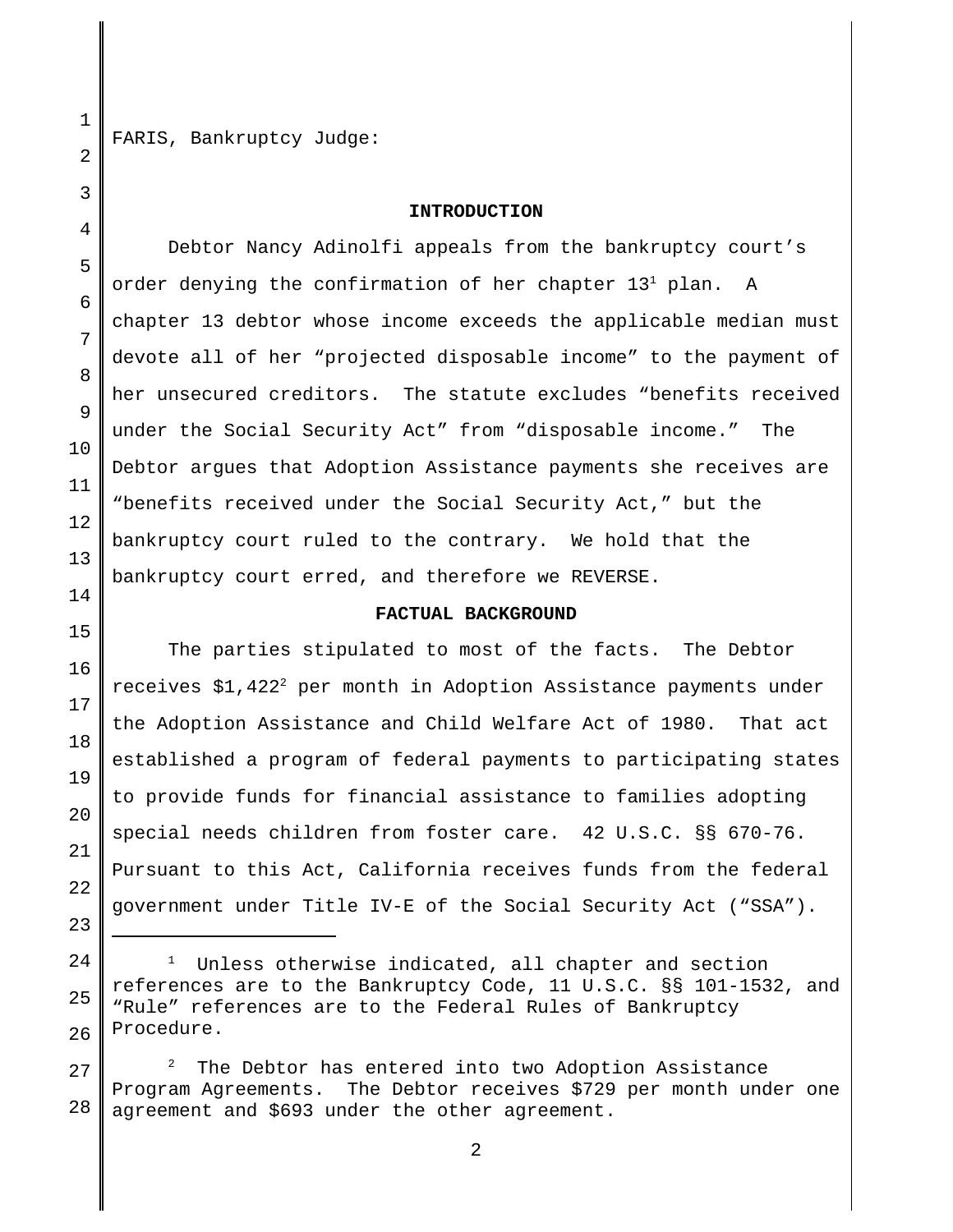1 2 3 4 5 6 7 8 9 10 11 12 13 14 Each year, the U.S. Department of Health and Human Services calculates the Federal Medical Assistance Percentage ("FMAP"). The FMAP is used to determine the amount of federal matching funds provided to various subsidy programs, including the Adoption Assistance program. The Adoption Assistance payments are then paid from a pool of federal funds allocated to California to pay individuals who qualify under the California Welfare and Institutions Code §§ 16115 through 16125. Specifically, the money allocated to fund the Debtor's Adoption Assistance payments, as well as all other individuals receiving the same benefits, were comprised of 50% federal funding, 37.5% state funding, and 12.5% county funding. The Debtor's payments under the Adoption Assistance program are paid directly by Merced County Human Services Agency, not the federal government.

15 16 17 18 19 The Debtor filed a chapter 13 petition. She disclosed the Adoption Assistance payments but took the position that those payments were not included in her disposable income. $3$  She proposed a chapter 13 plan with a monthly payment of \$935, which would have paid 0% to unsecured non-priority creditors.

20 21 22 Appellee Michael Meyers, chapter 13 trustee, objected to confirmation of the plan, contending that it was improper to exclude the Adoption Assistance payments from her income when

23

<sup>24</sup> 25 26 27 28 3 The Debtor also excluded from her income \$1,909 per month that she receives as Foster Care payments. Prior to the plan confirmation hearing, and in response to the Trustee's objection, she stipulated that the Foster Care payments should be included in her income because the Foster Care benefits are entirely state funded. At oral argument, her counsel said that this stipulation may have been a mistake, but the Foster Care payments are not before us.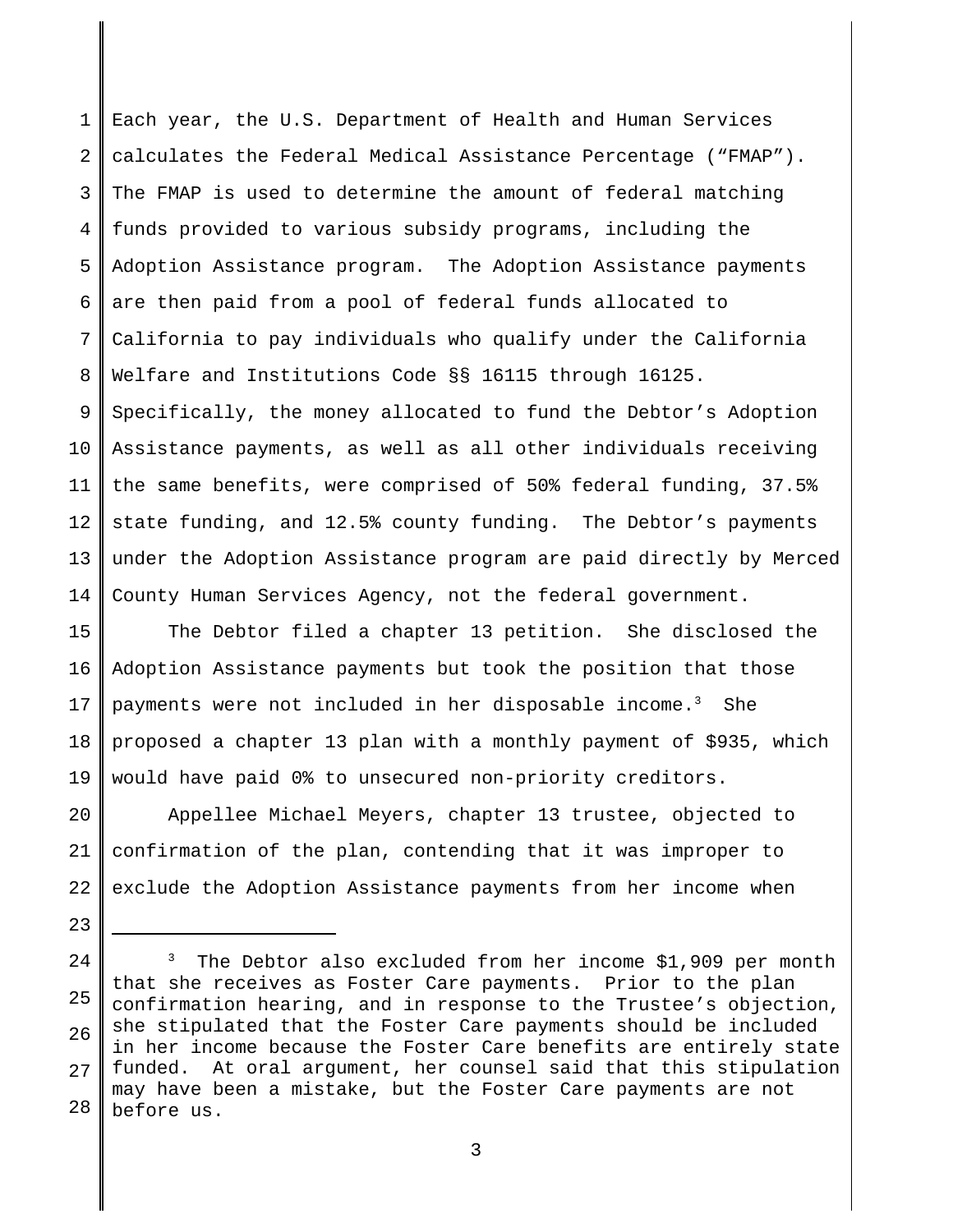1 calculating her plan payments.

2 3 4 5 The Bankruptcy Court sustained the objection of the Trustee, concluding that the Adoption Assistance payments should have been included in the Debtor's current monthly income. This timely appeal followed.

6

### **JURISDICTION**

7 8 9 10 11 12 13 The bankruptcy court had jurisdiction pursuant to 28 U.S.C. §§ 1334 and 157(b)(2)(A). Denial of confirmation of a chapter 13 plan is an interlocutory order and therefore not ripe for appeal without leave. Bullard v. Blue Hills Bank, 135 S. Ct. 1686, 1695 (2015). On May 20, 2015, a motions panel granted leave to appeal. Therefore, we have jurisdiction under 28 U.S.C.  $$158(a)(3)$ .

14

#### **ISSUE**

15 16 17 Whether the bankruptcy court erred when it held that Adoption Assistance payments are not "benefits received under the Social Security Act" within the meaning of § 101(10A)(B).

18

#### **STANDARD OF REVIEW**

19 20 21 22 23 "We review the bankruptcy court's findings of fact for clear error; we review its conclusions of law **de novo**." Quintana v. Comm'r of Internal Revenue Serv. (In re Quintana), 915 F.2d 513, 515 (9th Cir. 1990) (citing Ragsdale v. Haller, 780 F.2d 794, 795 (9th Cir. 1986)).

 $2.4$ 25 26 27 28 We apply the de novo standard when reviewing chapter 13 plan confirmation issues requiring the interpretation of a statute. Moen v. Hull (In re Hull), 251 B.R. 726, 730 (9th Cir. BAP 2000) (citing United Cal. Sav. Bank v. Martin (In re Martin), 156 B.R. 47, 49 (9th Cir. BAP 1993)); see In re Quintana, 915 F.2d at 515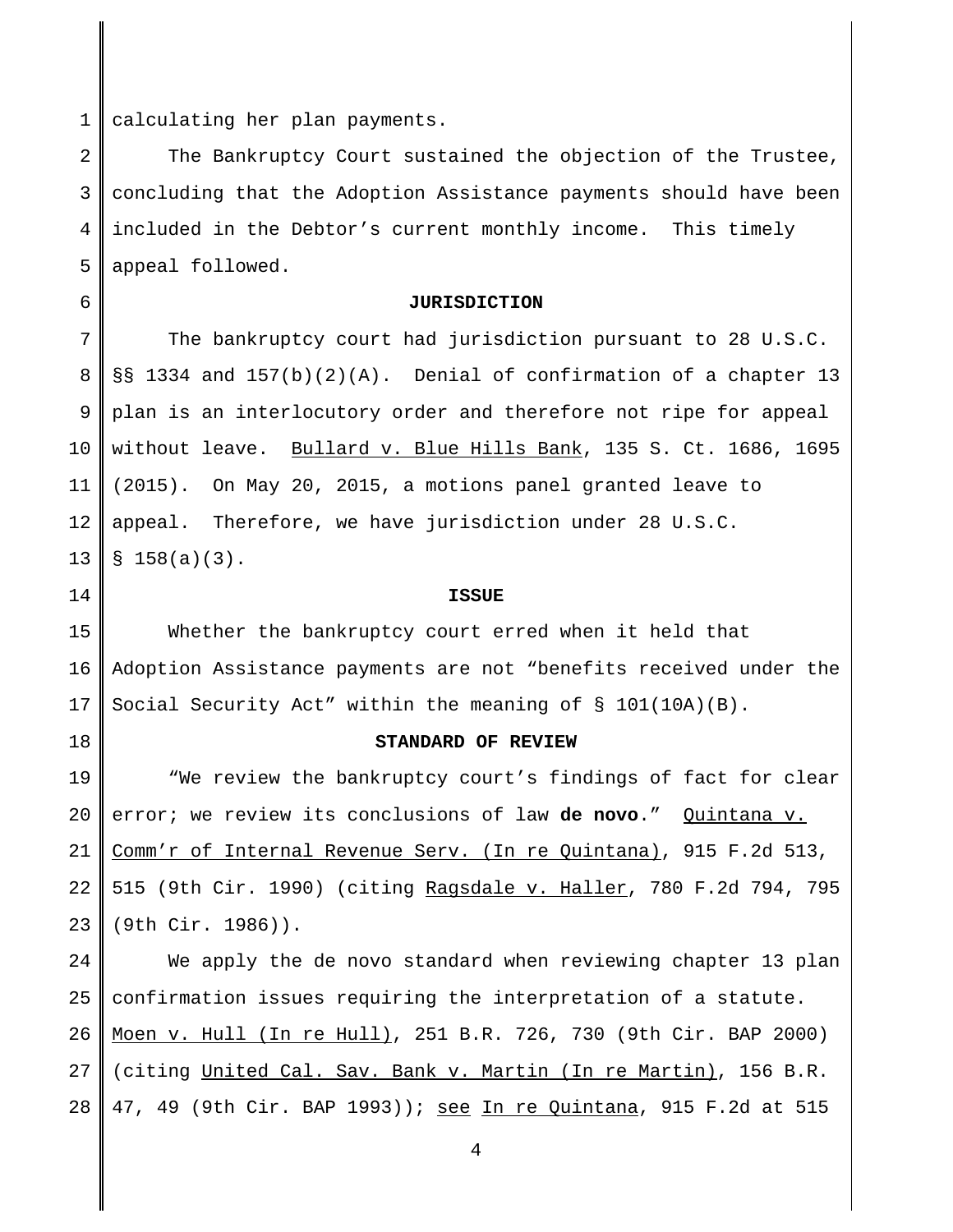1 2 ("The interpretation of a federal statute is a question of law reviewed de novo." (citation omitted)).

#### **DISCUSSION**

# 4

5

3

## **A. Adoption Assistance payments are "benefits received under the Social Security Act" and covered by the SSA exclusion.**

6 7 8 9 10 11 12 13 A bankruptcy court can confirm a chapter 13 plan only if the plan meets numerous requirements. One of these is § 1325(b)(1), which provides that the court may not confirm a plan over the objection of the trustee (or an unsecured creditor) unless the plan provides for full payment of all unsecured claims or "the plan provides that all of the debtor's projected disposable income . . . will be applied to make payments to unsecured creditors under the plan."

14 15 16 17 18 19 20 This section contains a nested set of defined terms. Under § 1325(b)(2), "the term 'disposable income' means current monthly income received by the debtor," subject to an exclusion which we discuss below, less certain expenses. Section 101(10A)(B) defines "current monthly income." Under that definition, a debtor's "current monthly income" "excludes benefits received under the Social Security Act."

21 22 This appeal requires us to construe that exclusion from current monthly income, which we will call the "SSA exclusion."

23 24 25 26 27 28 In doing so, we follow well-established rules of statutory construction. We focus on the language of the statute. Lamie v. U.S. Tr., 540 U.S. 526, 534 (2004); Friedman v. P+P, LLC (In re Friedman), 466 B.R. 471, 479 (9th Cir. BAP 2012). We give each word its ordinary meaning unless the statute or the context requires otherwise. United States v. Neal, 776 F.3d 645, 652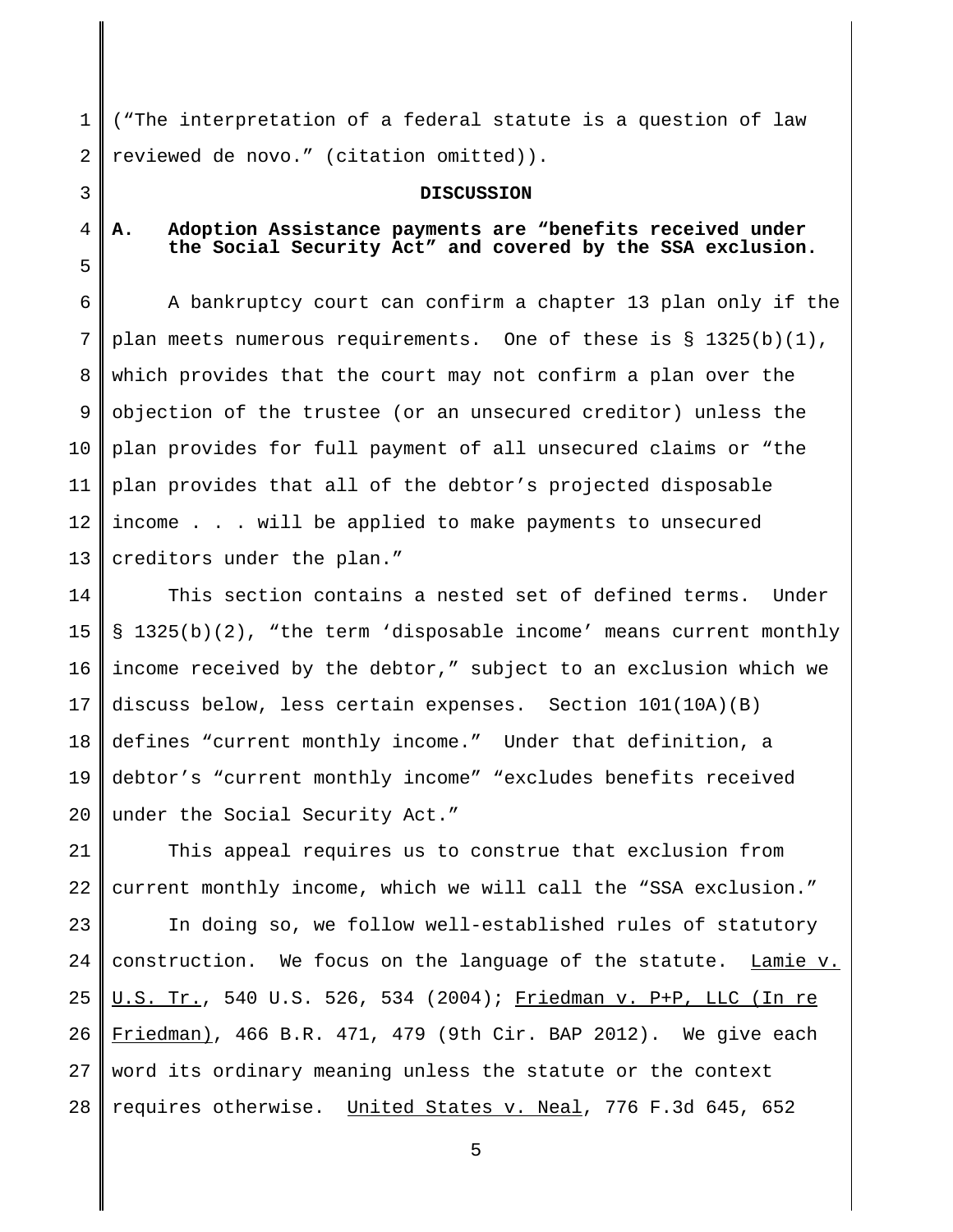1 2 3 4 5 6 7 8 9 10 11 12 13 14 15 16 17 18 19 20 (9th Cir. 2015); Foxgord v. Hischemoeller, 820 F.2d 1030, 1032 (9th Cir. 1987). We may refer to dictionary definitions. United States v. Banks, 556 F.3d 967, 978 (9th Cir. 2009) (In interpreting statutory words, "dictionary definitions are cognizable."). We must interpret not only the individual words, but also the provision as a whole along with related provisions. United Sav. Ass'n of Tex. v. Timbers of Inwood Forest Assocs., Ltd., 484 U.S. 365, 371 (1988) ("Statutory construction, however, is a holistic endeavor. A provision that may seem ambiguous in isolation is often clarified by the remainder of the statutory scheme -- because the same terminology is used elsewhere in a context that makes its meaning clear, or because only one of the permissible meanings produces a substantive effect that is compatible with the rest of the law  $\ldots$  ... ." (internal citations omitted)); United States v. 144,774 pounds of Blue King Crab, 410 F.3d 1131, 1134 (9th Cir. 2005) ("It is an accepted canon of statutory interpretation that we must interpret the statutory phrase as a whole, giving effect to each word and not interpreting the provision so as to make other provisions meaningless or superfluous.").

21 22 23  $2.4$ 25 26 27 28 If the statutory language is ambiguous, we may consult additional guides to interpretation, such as legislative history and the statute's context. Searcy v. Ada Cty. Prosecuting Attorney's Office (In re Searcy), 463 B.R. 888, 892 (9th Cir. BAP 2012), aff'd, 561 F. App'x 644 (9th Cir. 2014) ("where statutory language is ambiguous, courts need to look beyond the specific language of the subject statute to the context in which that language is used and to relevant legislative history"). A term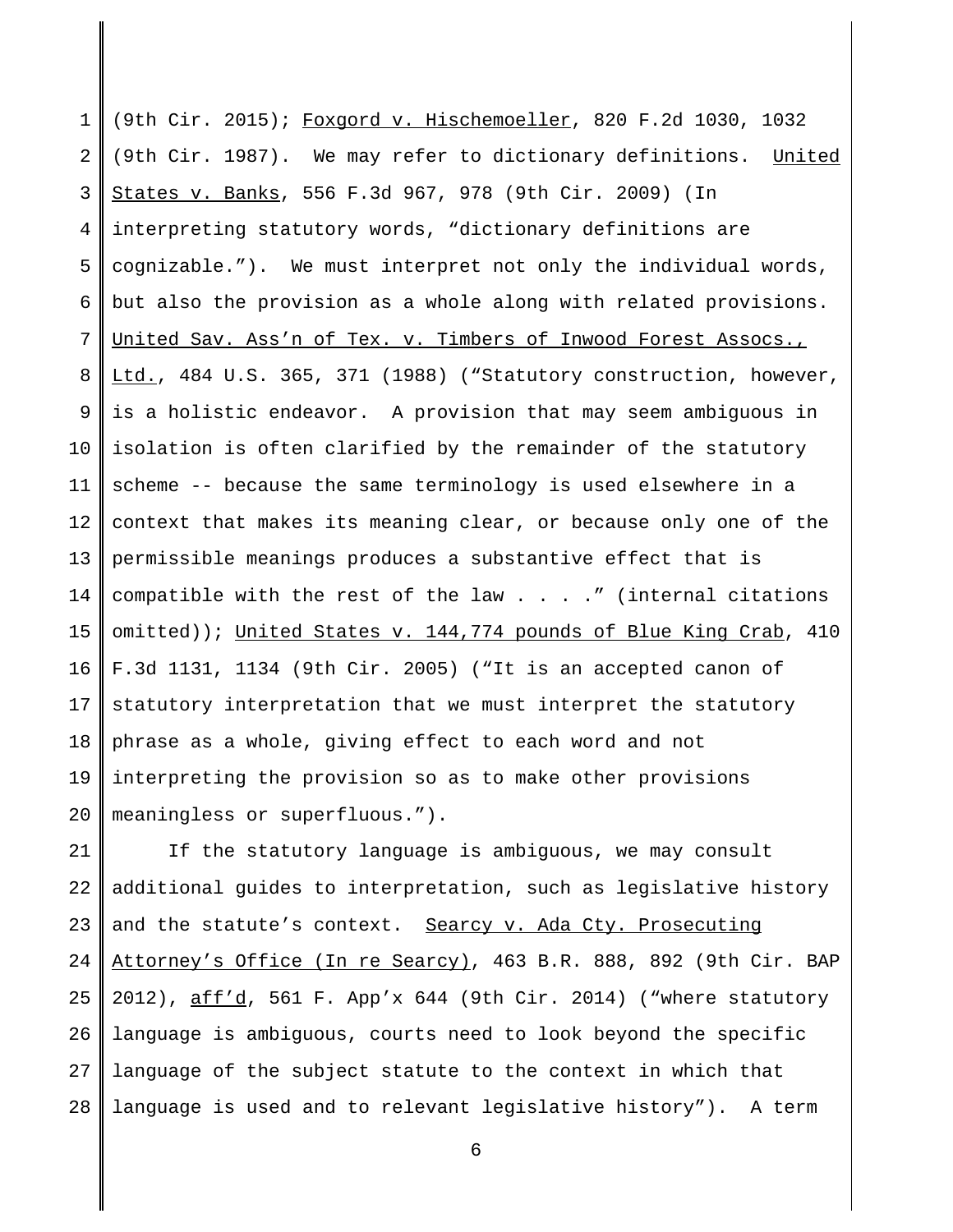1 2 3 4 5 is ambiguous if it is fairly susceptible to different reasonable interpretations. Woods v. Carey, 722 F.3d 1177, 1181 (9th Cir. 2013) (stating that a statute is ambiguous if it gives rise to more than one reasonable interpretation); A-Z Int'l v. Philips, 179 F.3d 1187, 1192 (9th Cir. 1999) (same).

6 7 8 9 10 11 12 13 14 15 16 17 18 19 20 21 22 23 24 25 Courts have construed the SSA exclusion in different ways. Compare In re Munger, 370 B.R. 21, 23-26 (Bankr. D. Mass. 2007) (holding that unemployment compensation is excluded from current monthly income as defined because unemployment compensation is a benefit received under the Social Security Act), and In re Sorrell, 359 B.R. 167, 180-81 (Bankr. S.D. Ohio 2007) (holding that unemployment compensation is excluded from current monthly income and noting that § 101(10A) "does not speak of 'payments,' direct, indirect, or otherwise, but instead contains the unambiguously broader term 'benefits'"), with DeHart v. Baden (In re Baden), 396 B.R. 617, 621-23 (Bankr. M.D. Pa. 2008) (holding that unemployment compensation is not excluded from current monthly income because unemployment compensation is not a "benefit" - an ambiguous word - received under the Social Security Act, but received under a state-run program), and In re Kucharz, 418 B.R. 635, 640-43 (Bankr. C.D. Ill. 2009) (holding that unemployment compensation is not excluded from current monthly income, and noting that § 101(10A)(B) "is ambiguous on its face, as it is amenable to two conflicting interpretations"). We therefore conclude that the SSA exclusion is ambiguous.

26 27 28 Judicial decisions, even those that are not binding on this Panel, are an excellent source of interpretive guidance. There are no decisions addressing whether the SSA exclusion covers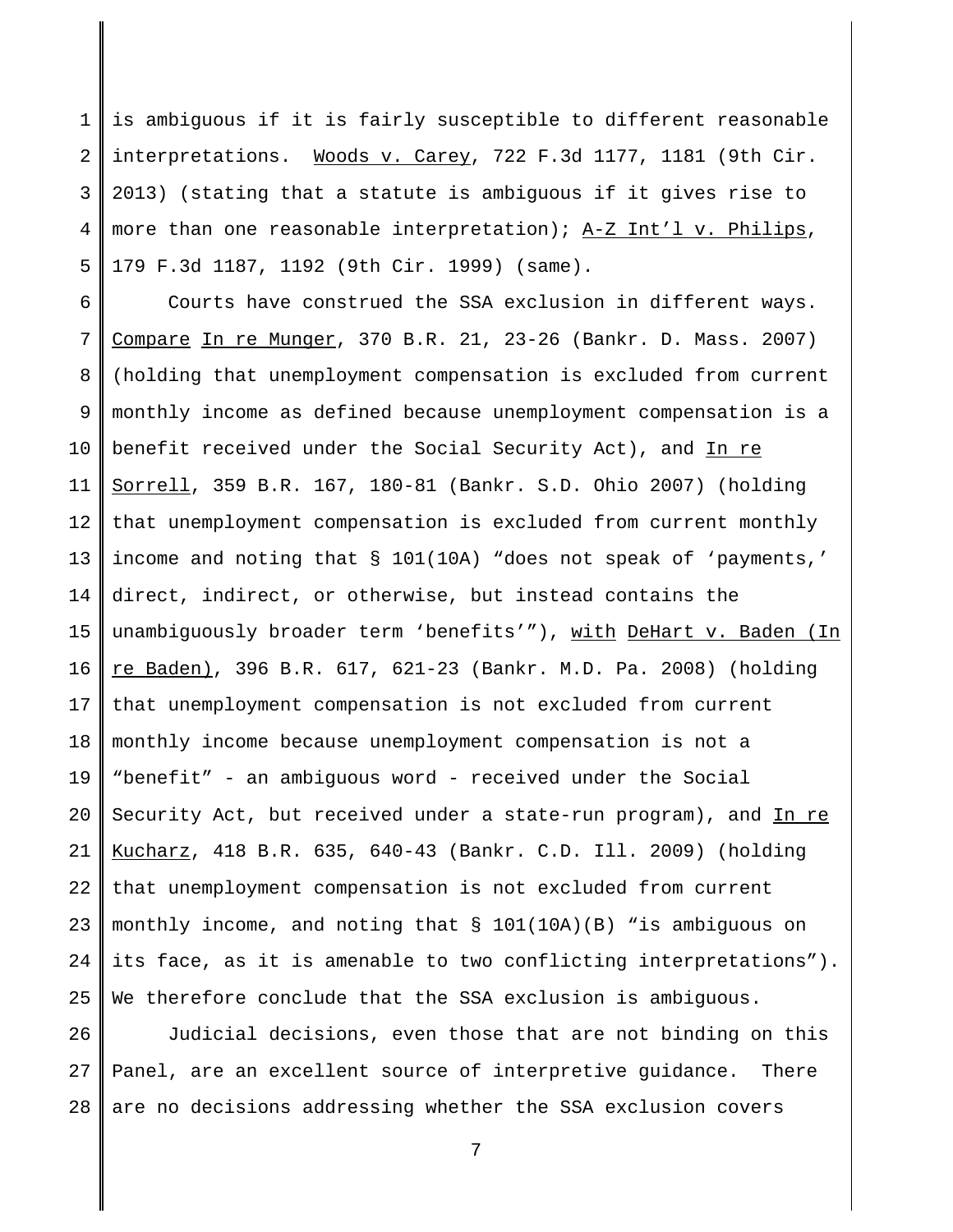1 2 3 4 5 6 7 Adoption Assistance payments. Several courts have considered a related issue: whether unemployment insurance payments are "benefits received under the Social Security Act." Most of those courts have held that unemployment compensation is not excluded. See, e.g., In re Gentry, 463 B.R. 526 (Bankr. D. Colo. 2011). A minority of courts have held that the exclusion applies. See, e.g., In re Munger, 370 B.R. at 23-26.

8

### **1. Construction of the individual words**

9 10 We begin with the individual words in the phrase, and then turn to the phrase as a whole.

11 12 13 The word "benefits" does not present a problem in this case. No one denies that the Adoption Assistance payments which the Debtor receives are "benefits."

14 15 16 The word "received," at least in isolation, also presents no difficulty. There is no question that the Debtor "receives" the Adoption Assistance payments.

17 18 19 20 21 22 23 24 25 26 The word "under" has many meanings, but we can reject most of them because they do not make sense in this context. The meanings that make sense here are "subject to the authority, control, guidance, or instruction of," Merriam-Webster's Collegiate Dictionary 1283 (10th ed. 2002), or "in accordance with (some regulative power or principle)," Oxford English Dictionary, www.oed.org. Significantly for this case, the dictionary definitions do not support the proposition that "under" means that the subject is under the **exclusive** control of something.

27 28 The "Social Security Act" is codified at 42 U.S.C.A. §§ 301-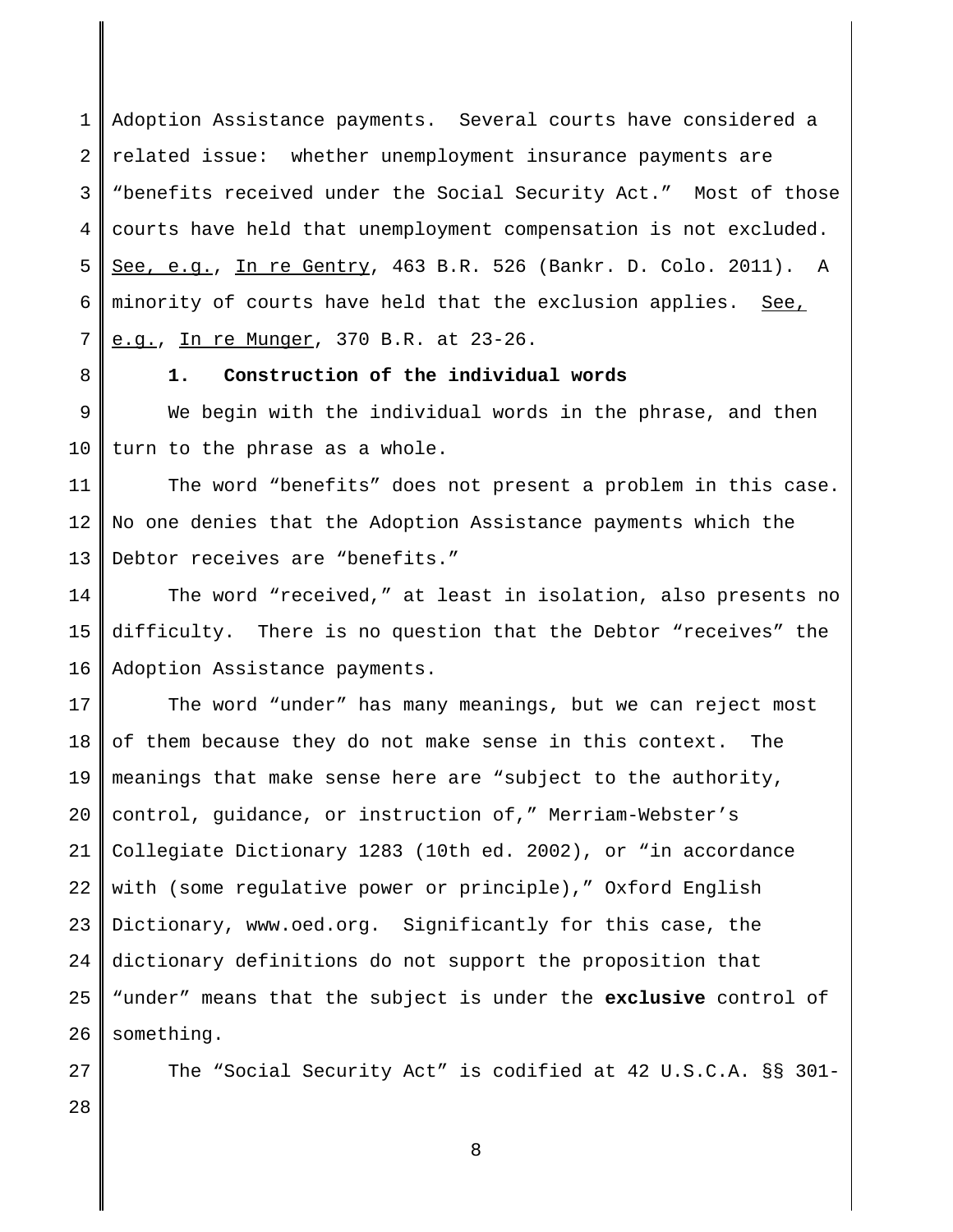1 2 3 1397mm.4 The SSA was first enacted in 1935 and has been amended hundreds of times since then. See generally Historical Background and Development of Social Security,

4 5 6 7 8 9 10 11 12 13 14 15 16 17 https://www.ssa.gov/history/briefhistory3.html (last accessed Dec. 3, 2015). It has become a sprawling statute, filling twelve volumes of the United States Code Annotated and providing for many benefit programs, some of which are familiar and others obscure. These programs have a bewildering variety of funding formulae and administrative mechanisms. The federal government funds and administers some of the programs itself, but most of the programs contemplate some degree of state involvement, and many are jointly funded and operated by the federal and state governments. The following summary does not include all such programs and dramatically simplifies the program requirements for almost all of them. Our purpose is to emphasize the wide variation in the programs authorized by the SSA and the futility of picking and choosing which programs are "under" the SSA.

18

25

### **a. Federally-administered programs**

19 20 21 Some SSA programs are almost entirely operated and funded by the federal government. But even these programs often contemplate some state involvement. These include:

22 23 24 • The program that most people simply call "**Social Security**," which provides "old age," survivors, and disability insurance benefits. 42 U.S.C.A. §§ 401-434. (Benefits are

<sup>26</sup> 27 28 4 For a list of the provisions of the Social Security Act, see the Table of Contents to the Compilation of the Social Security Laws, https://www.socialsecurity.gov/OP\_Home/ssact/ ssact-toc.htm (last accessed Dec. 3, 2015).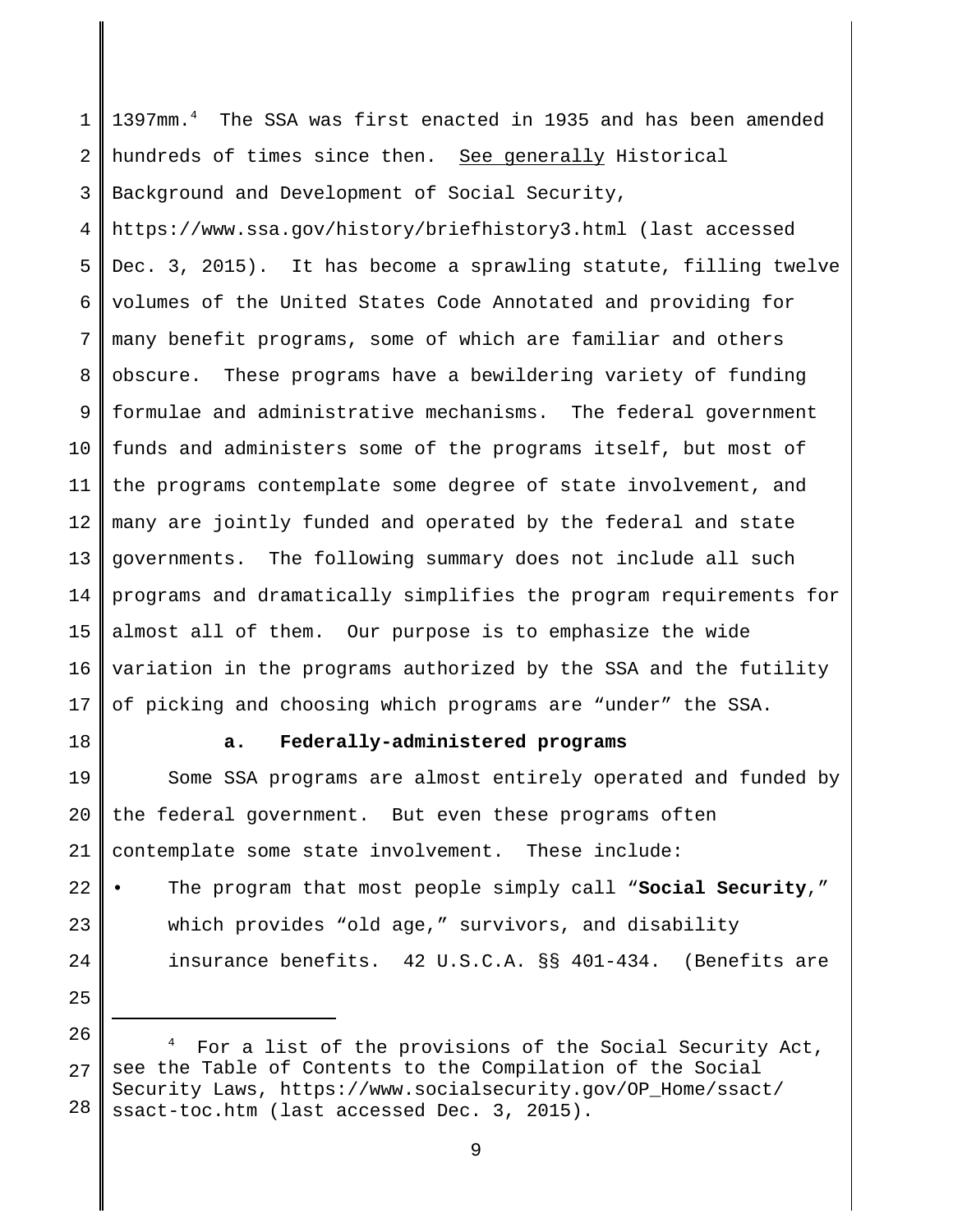1 2 3 4 5 6 7 8 9 10 11 12 also available to the survivors of certain railroad retirees.  $Id. \S$  402(1). The federal government pays the entire cost of this program.  $Id.$  § 401(a). The states have little to do with its administration, with one important exception: a state may elect to have a state agency, rather than the federal government, make determinations of disability. If a state so elects, the federal government retains supervision of the state agency's performance and reimburses the state's administrative costs. Id. § 421. (A special provision applies if a state or political subdivision elects to allow its employees to participate in these benefits. Id. § 418.)

13 14 15 16 17 18 • **Medicare**, id. §§ 1395-1395kkk-1. Medicare is mostly operated by the federal government, through private companies acting as third-party administrators. Id. § 1395kk-1. The states may elect to be involved in Medicare by certifying the qualifications of certain health care providers. Id. § 1395aa.

19 20 21 22 23  $2.4$ 25 26 27 28 • Supplemental security income ("**SSI**") for the low-income aged, blind, and disabled. Id. §§ 1381-1383f. This program contemplates some coordination with the states; if a state offers similar benefits, the state and the federal government may agree that the federal government will pay the state benefits on behalf of the state, and the state will reimburse the federal government for the state benefits paid plus a per-payment administrative fee. Id. § 1382e. • Special benefits for **World War II veterans**, id. §§ 1001- 1013. The SSA provides that, if a state provides comparable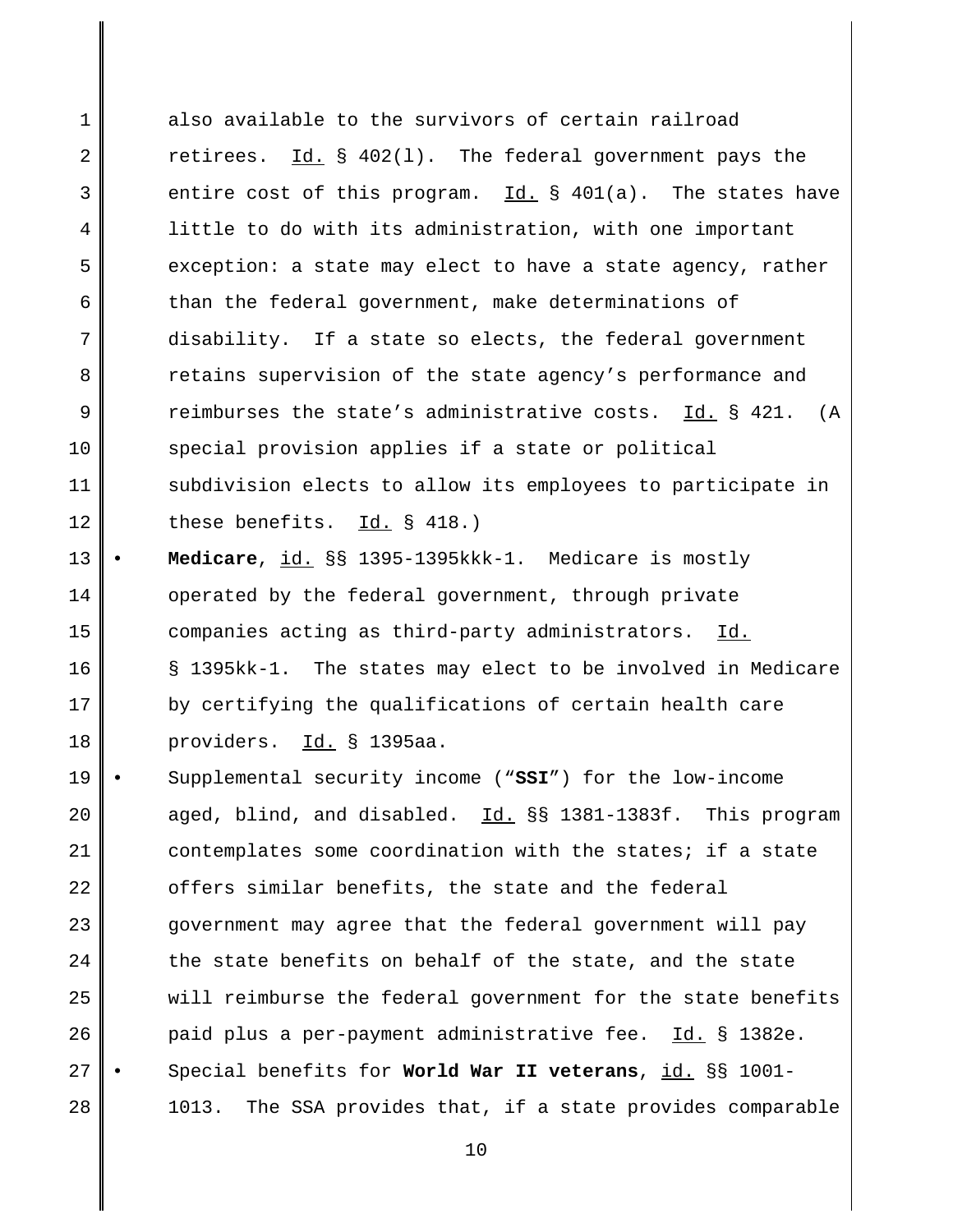benefits, the federal government may agree with the state to pay those benefits on behalf of the state, and the state reimburses the federal government for the benefits paid plus an administrative fee. Id. § 1010a.

5

4

1

2

3

#### **b. Federal funding of state-paid benefits**

6 7 8 9 10 11 For other programs, the SSA provides that, if a state creates a program of a certain kind that meets detailed requirements (and is usually subject to federal approval of the state government's plan), the federal government will pay all or part of the benefits and the administrative costs of the program. These include:

12 13 14 15 16 17 18 19 20 21 • **Medicaid,** pursuant to which the federal government makes grants to states operating plans for medical assistance that meet the detailed and voluminous requirements of § 1396a. The federal government pays a percentage of the benefits paid by the states. The percentage depends on a comparison of the state's per capita income with the national per capita income, but is not less than 50% or more than 83%.  $Id.$  § 1396d(b). The federal government also pays a portion (usually 75%) of the state's expenses for administering various parts of the program. Id. § 1396b.

22 23  $2.4$ 25 26 27 • Programs in **Guam, Puerto Rico, and the Virgin Islands providing old age benefits**, id. §§ 301-306, where the federal government pays the territorial government half of the benefits payments, not to exceed a capped amount per beneficiary, and half of the administrative costs, id. § 303.

28 • The **Stephanie Tubbs Jones Child Welfare Services Program**,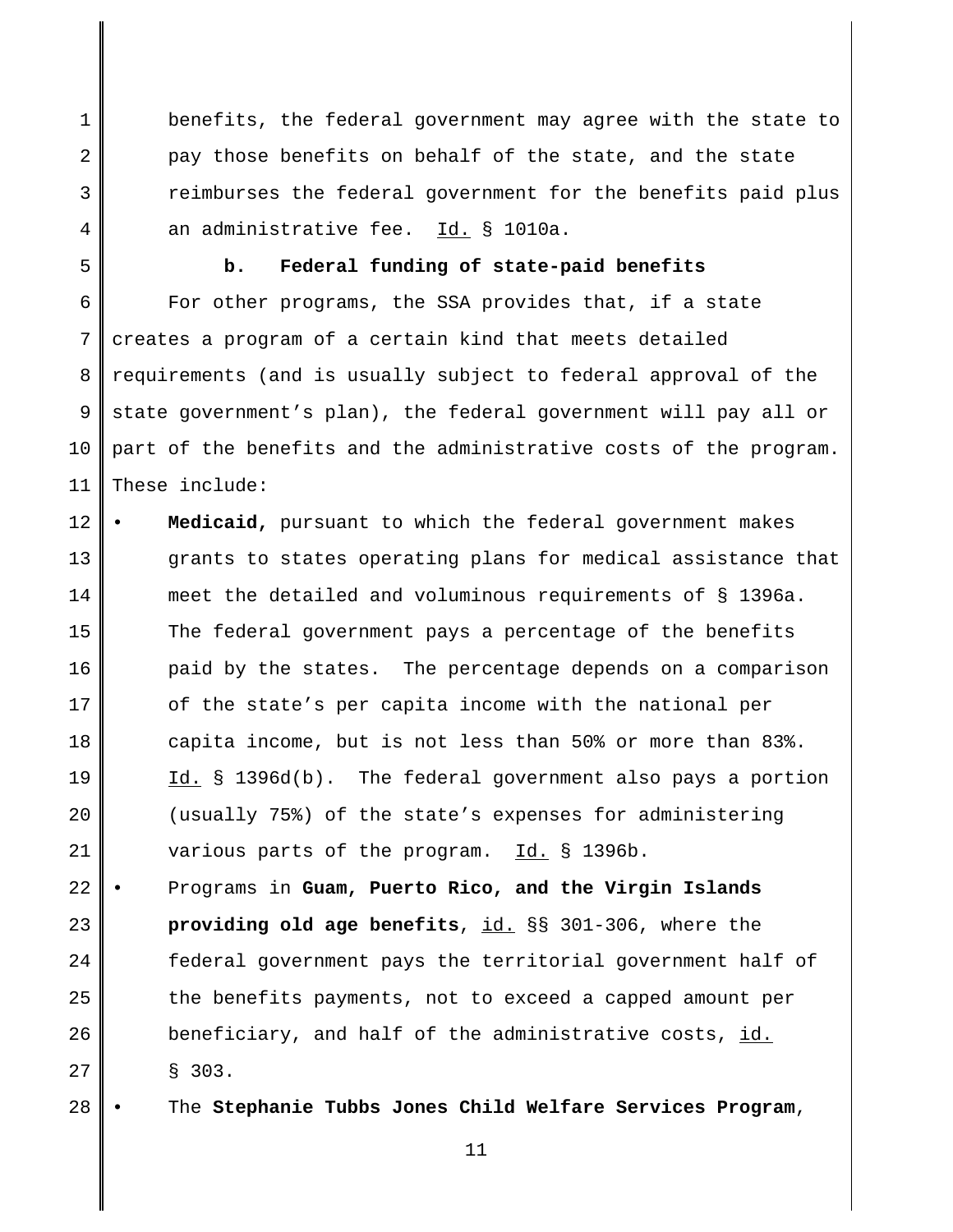1 2 3 4 5 6 id. §§ 620-628, under which the federal government reimburses states for 75% of the benefits paid and administrative costs for certain child welfare programs, subject to an aggregate cap. The same program authorizes matching grants to states and Indian tribes that provide "family connection programs." Id. § 627.

- 7 8 9 10 11 12 • Programs for **family support, family preservation, family reunification, and adoption support services**, id. §§ 629- 629i. The federal government pays the states up to 75% of the cost of such programs plus certain grants for program administration and other purposes. Id. §§ 629d, 629g. • **Foster care and adoption assistance**, id. §§ 670-679c. The
- 13 14 15 16 17 18 federal government pays the "federal medical assistance percentage" of the covered benefit payments, 75% of parent training expenses, and 50% of operating expenses, id. § 674, plus possible incentive payments, id. § 673b. This program includes the Adoption Assistance payments at issue in this appeal.
- 19 20 21 22 23 Aid to the blind in Puerto Rico, Guam, and the Virgin Islands, id. §§ 1201-1206. The federal government pays up to half of the benefits, subject to a dollar cap per beneficiary, and half of the territorial government's administrative expenses. Id. § 1203.
- 24

25 26 27 28 **c. Federal reimbursement for administrative costs** In a third category of programs, the SSA provides that, if a state creates a benefit program of a particular type that meets specified requirements, the federal government will reimburse the state for some or all of the reasonable costs of administering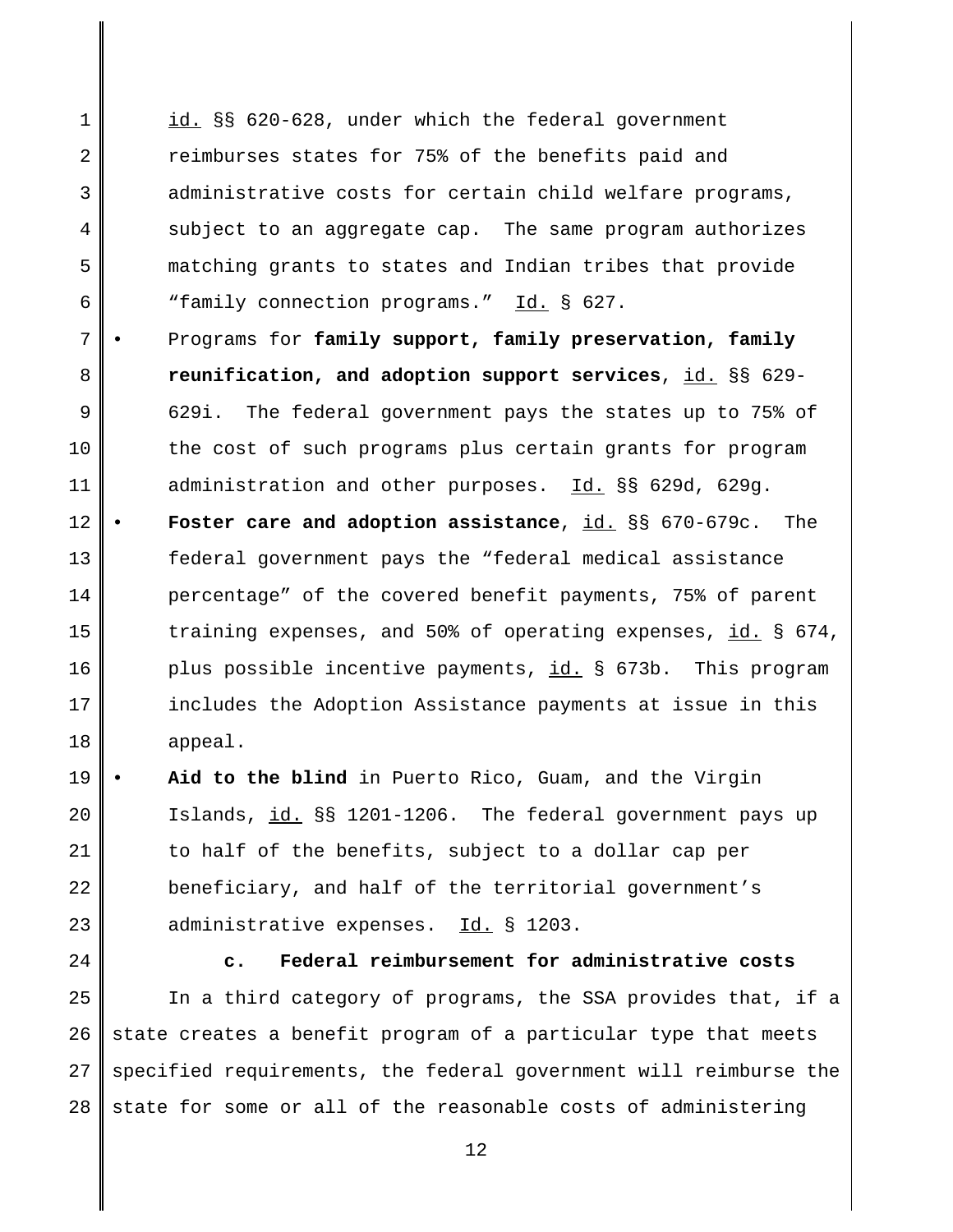1 2 3 4 5 6 7 8 9 10 11 12 13 14 15 16 17 18 19 20 21 the program, but not any benefit payments. These include: • **Unemployment compensation**, id. §§ 501-504, 1101-1110. Although the states fund these benefits, the federal government plays a crucial fiscal role. In order to receive federal reimbursement for the state's administrative costs, the state must pay over to the federal government all taxes and other contributions to the state's programs. The federal government holds the funds in the Unemployment Trust Fund and returns the funds to the states upon requisition. The federal government has the authority to make loans to states if the state needs money to pay benefits. Id. §§ 1321-1324. The federal government also funds part of the benefits in certain circumstances: if the federal government legislates to extend the usual 26-week benefit period, the federal government pays 50% of the extended benefits. See In re Kucharz, 418 B.R. 635 (Bankr. C.D. Ill. 2009). • Programs for **child support collection** and the **determination of paternity**, 42 U.S.C.A. §§ 651-669b. The federal government reimburses up to 66% of the cost of operating qualified programs, id. § 655, plus certain incentive payments, id. § 658a.

22

#### **d. Federal block grants and loans**

23 24 25 26 27 28 In a fourth category, the SSA provides that the federal government provides "block grants" (and in some cases loans) to states (and Indian tribes) that enact and administer programs meeting specified criteria. The amount of the grant is sometimes entirely independent of the state's outlays but in other cases is based on a formula that is tied (more or less loosely) to such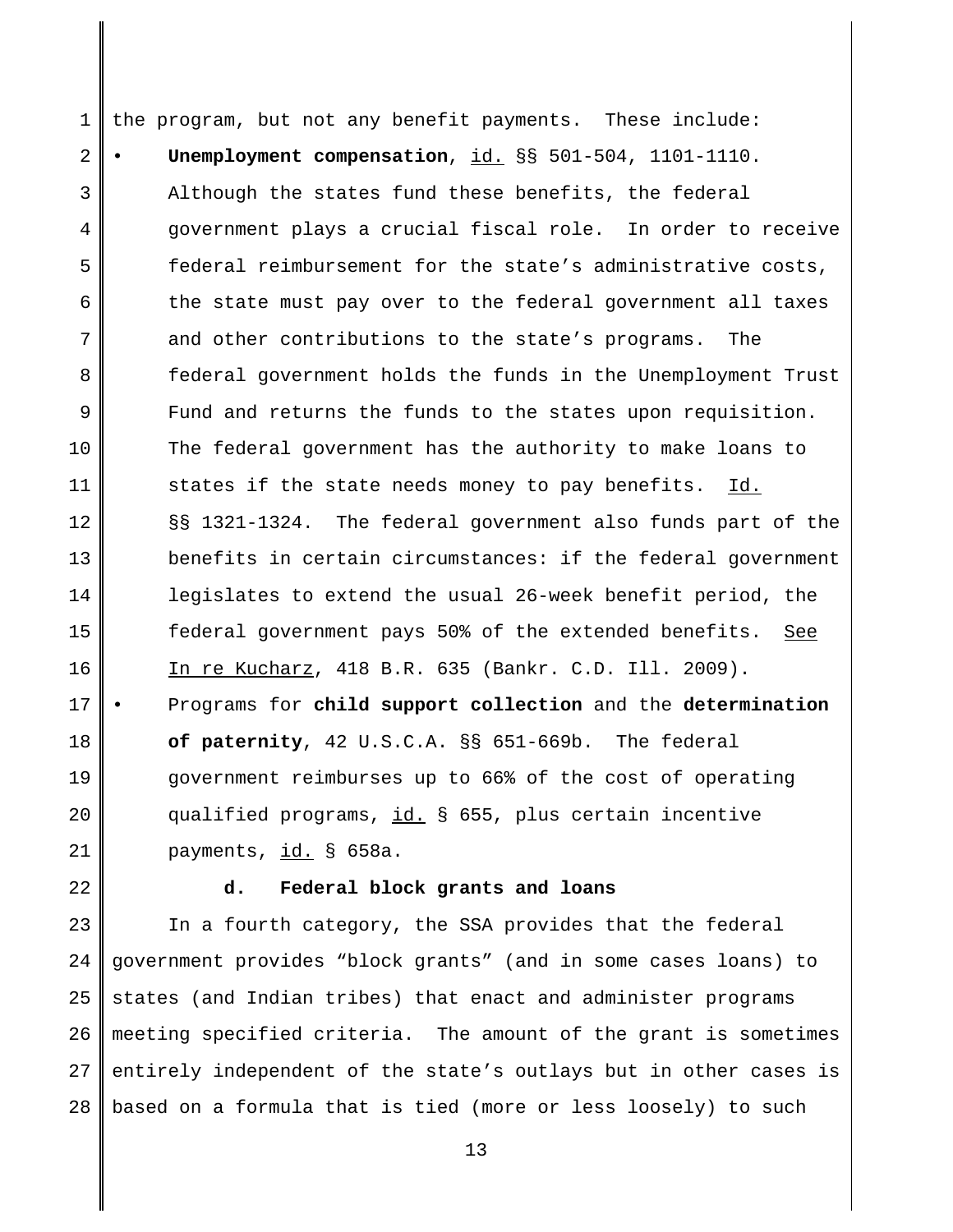1 costs. These include (among others):

2 3 4 5 6 7 8 9 • Temporary Assistance to Needy Families ("**TANF**"), id. §§ 601- 619. The TANF block grants are based on a lengthy and complicated set of criteria applied by the Secretary of the Treasury that depend only in part on the benefits actually paid by each state. Id. § 603. The states have latitude in spending the block grant money, id. § 604, but the SSA imposes certain strict limitations on the states' payments of benefits, e.g., id. §§ 607, 608.

10 11 12 13 • **Maternal and child health services**, id. §§ 701-713. A fixed amount of money is allocated based on a formula that is not directly related to the states' expenses of such programs. Id. §702(c).

14 15 16 17 18 19 • **Child care services, protective services for children and adults, foster care services, adult day care services**, and other programs generally described in 42 U.S.C.A. § 1397a. A fixed aggregate sum is allocated among the states based on population, id. § 1397b, and the presence of "qualified empowerment zones" in the state, id. § 1397f.

20 21 22 23 24 25 26 • **Elder justice programs**, id. §§ 1397j-1397m-5. Entities eligible to receive these grants include states and their political subdivisions as well as Indian tribes and other public and private entities. Id. § 1397j(7). The Department of Health and Human Services allocates a fixed sum among grant applicants on a more or less discretionary basis.

27 28 • State Children's Health Program, commonly known as "**SCHIP**," id. §§ 1397aa-mm. This program provides funds to states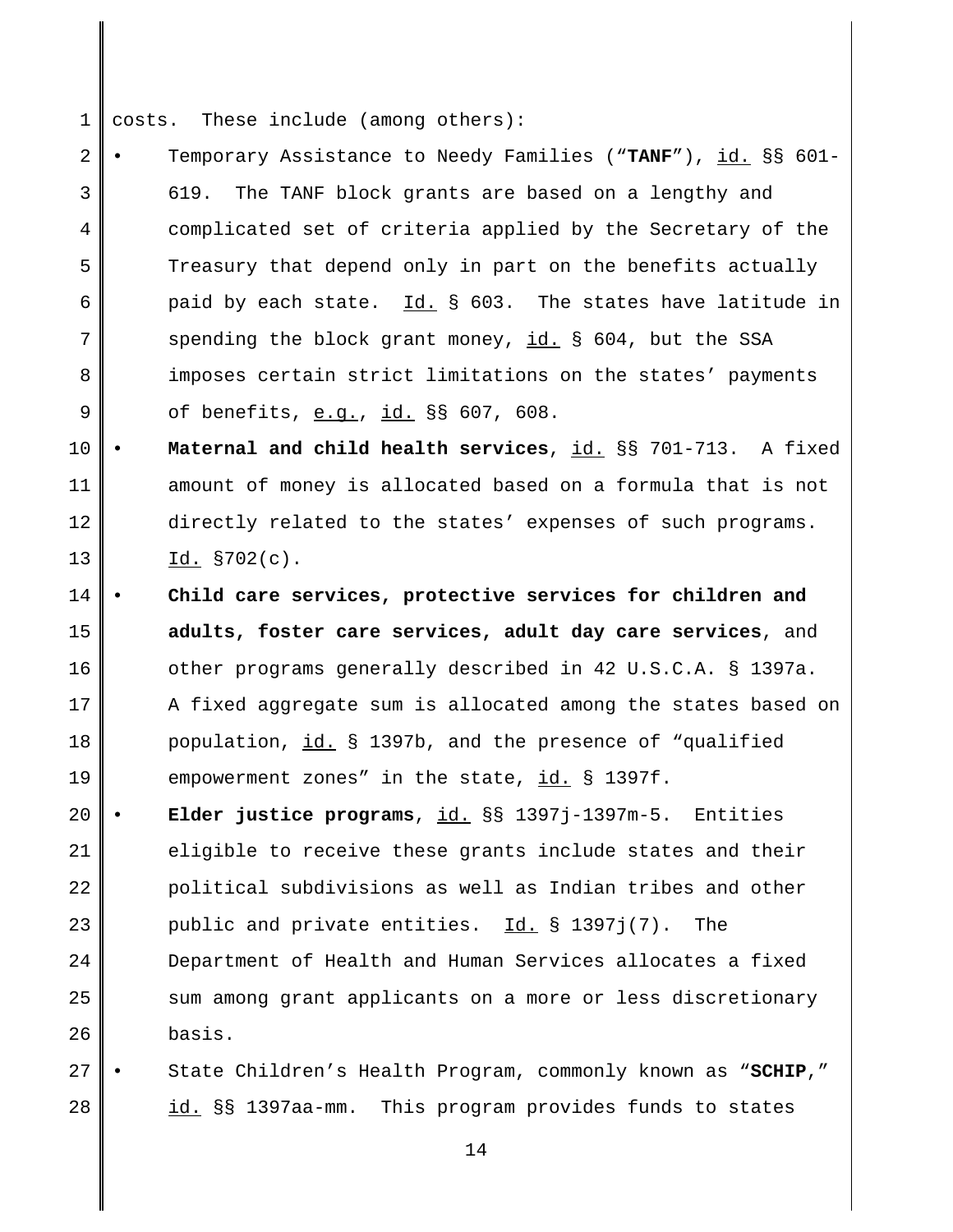1 2 3 4 5 6 that maintain qualified and approved programs to provide health insurance to targeted low-income children under Medicaid or otherwise. A fixed sum is allocated among qualified states based on a complicated formula that, very broadly summarized, covers half of the state's deemed cost of the program. Id. § 1397dd.

7 8 9 10 11 12 13 14 15 16 17 18 • **The Ticket to Work and Self-Sufficiency Program**, id. § 1320b-19, under which the federal government provides a voucher to qualified disabled beneficiaries which the beneficiary may use to obtain services from "employment networks." States may elect to establish employment networks and receive payments under the program. The employment network receives payments for each month during which the beneficiary is not receiving specified welfare benefits (presumably because the beneficiary is employed) or is making progress toward employment. Id. § 1320b-19(h); see also id. § 1320b-21 (describing another similar program).

19 20 21 22 In short, the "Social Security Act" encompasses a wide spectrum of programs. Most of the programs involve some degree of state participation, and the extent of the states' involvement varies widely from program to program.

23

### **2. Construction of the entire phrase**

 $2.4$ 25 26 27 28 Having considered the individual terms contained in the phrase "benefits received under the Social Security Act," one must return to the entire phrase. The most natural reading of this phrase is "benefits received subject to the authority of, and in accordance with, 42 U.S.C.A. §§ 301-1397mm." The Adoption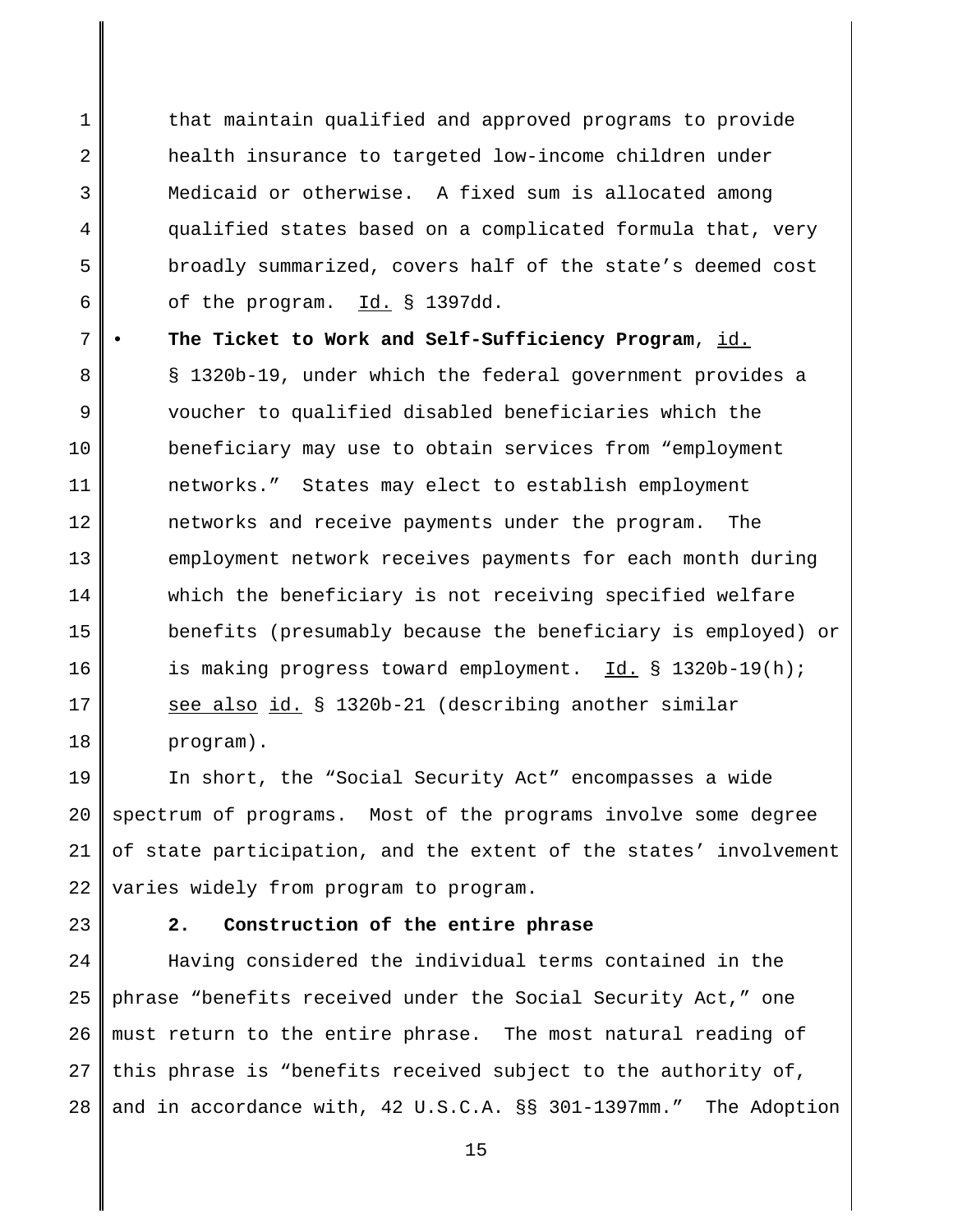1 2 3 4 5 6 7 Assistance payments received by the Debtor are paid out by the county government, but are subject to the federal program requirements and standards of 42 U.S.C.A. §§ 670-679c and federal oversight. Thus, under our reading of the phrase, the Adoption Assistance payments which the Debtor receives are "benefits received under the Social Security Act" and are excluded from her "current monthly income."

8 **B. The Trustee's arguments are unavailing.**

9 10 11 12 The Trustee mounts several arguments for a construction of the SSA exclusion that would not cover the Adoption Assistance payments (i.e., those payments should be included in current monthly income).

13 14 15 16 17 18 19 20 21 22 23  $2.4$ All of these arguments boil down to the proposition that, when Congress referred to "benefits received under the Social Security Act," it really meant only benefits received under **some** of the SSA programs. However, when Congress referred to the "Social Security Act" as a whole, Congress knew of the many differences between and nuances in the individual SSA programs. Nothing in the language of the SSA exclusion suggests that Congress intended to include only those programs that are funded and administered solely by the federal government. Accepting the Trustee's arguments would create arbitrary distinctions not clearly intended by Congress and would amount to an impermissible rewriting of the statute.

25 26 Therefore, and for the reasons explained below, we do not find any of the Trustee's arguments persuasive in this instance.

27

28

### **1. BAPCPA's purpose**

The Trustee argues that a narrow interpretation of the SSA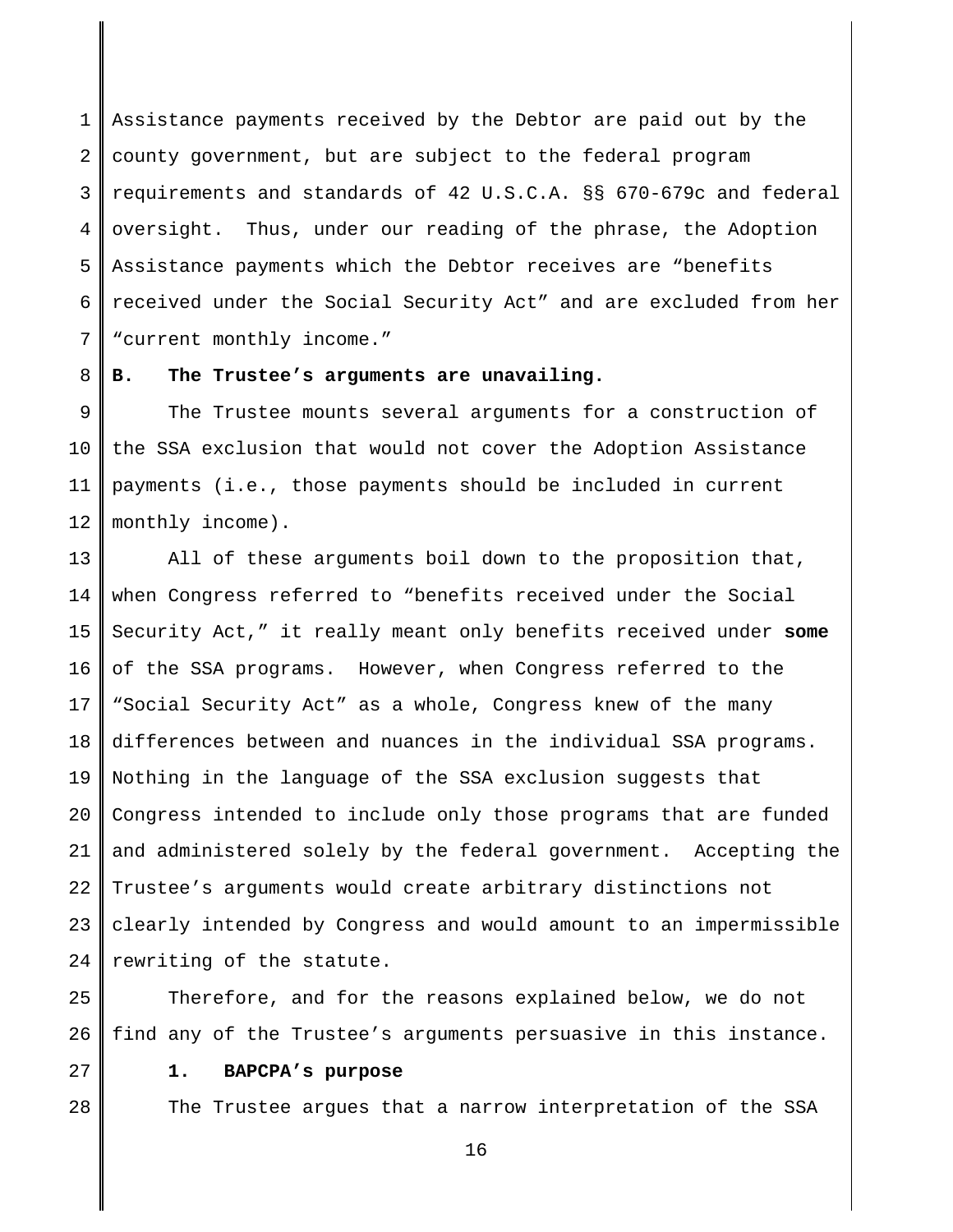1 2 3 4 5 6 7 8 9 exclusion is more consistent with the purpose of the statute. The SSA exclusion was part of the Bankruptcy Abuse Prevention and Consumer Protection Act of 2005 ("BAPCPA"). The Trustee quotes legislative history suggesting that the "means test," which begins with a determination of the Debtor's "current monthly income," was enacted to "help[ ] courts determine who can and who cannot repay their debts and, perhaps most importantly, how much they can afford to repay." 151 Cong. Rec. S1726-01, S1786 (daily ed. Feb. 28, 2005).

10 11 12 13 14 15 16 17 18 19 20 21 22 23 24 25 26 27 28 The quoted legislative history does not help the Trustee. If Congress intended to require **all** debtors to pay more, a narrow interpretation of the SSA exclusion would make sense. But the legislative history shows that the purpose was more precise: to help courts separate "can-pay" debtors from "can't-pay" debtors, and to require "can-pay" debtors to pay as much as they can afford. The text of  $\S$  101(10A)(B) demonstrates that Congress decided that "benefits received under the Social Security Act" should not count when identifying "can-pay" debtors and deciding how much more they should pay. This is reasonable because generally the SSA programs are intended to benefit people who are needy in some respect: they are aged, sick, physically or mentally disabled, suffering from family separation or abuse, or the like. Thus, Congress could reasonably have decided that SSA beneficiaries are not generally "can-pay" debtors and that SSA benefits should not count toward the debtor's ability to repay creditors. Neither the statutory text nor the legislative history suggests that Congress wanted the courts to give a narrower meaning to the SSA exclusion than a natural reading of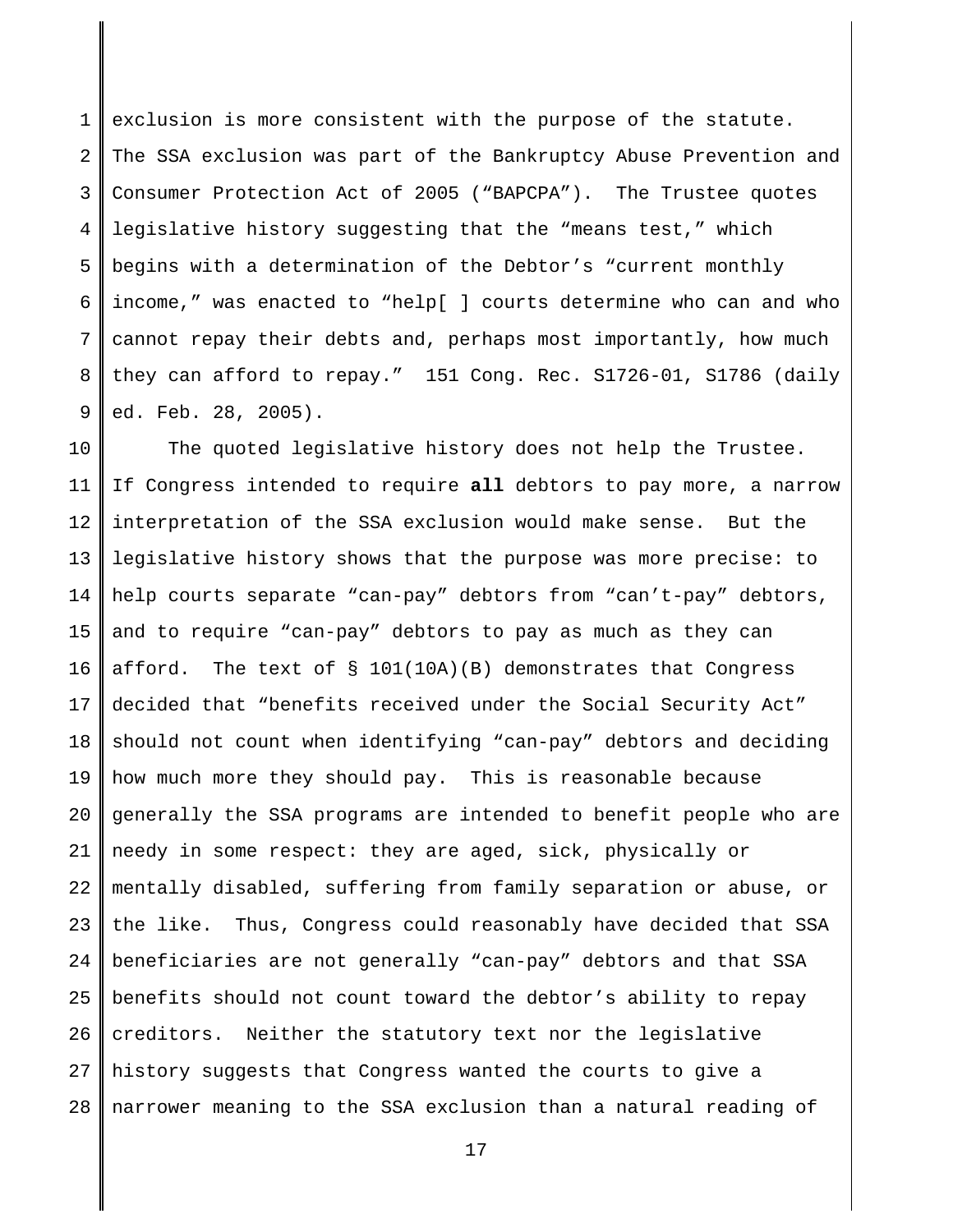1 its words would support.

2 3 4 5 6 7 8 9 10 11 12 13 The purpose of the SSA also supports the natural reading of the SSA exclusion. Congress created the SSA programs to help people who have specified kinds of needs. For example, Congress created the Adoption Assistance program to help people meet the costs of adopting special-needs children out of foster care. Although Congress did not restrict the use of the Adoption Assistance funds in the hands of the adoptive parents, it is reasonable to suppose that Congress wanted the parents to use the funds to raise their adoptive children, not to repay their unsecured creditors under a chapter 13 plan. Thus, excluding the Adoption Assistance payments from current monthly income is consistent with the purpose of the SSA.

14 15 16 17 18 19 20 21 22 23  $2.4$ 25 26 27 Some of the cases holding that unemployment insurance payments are not excluded rely on the purposes of BAPCPA. They note that, under pre-BAPCPA law, most courts included unemployment compensation in a debtor's income when determining the adequacy of chapter 13 plan payments. They assert that "a court should not assume that Congress intended to deviate from established applications of judicial interpretation unless the statute effects such a change with specificity." In re Gentry, 463 B.R. at 530. They conclude that the SSA exclusion should not cover unemployment compensation because pre-BAPCPA decisions included it in the debtor's disposable income. The issue of unemployment benefits is not before us, but we see two flaws in the application of this reasoning to the Adoption Assistance payments.

First, the canon does not apply by its terms. The "current

<sup>28</sup>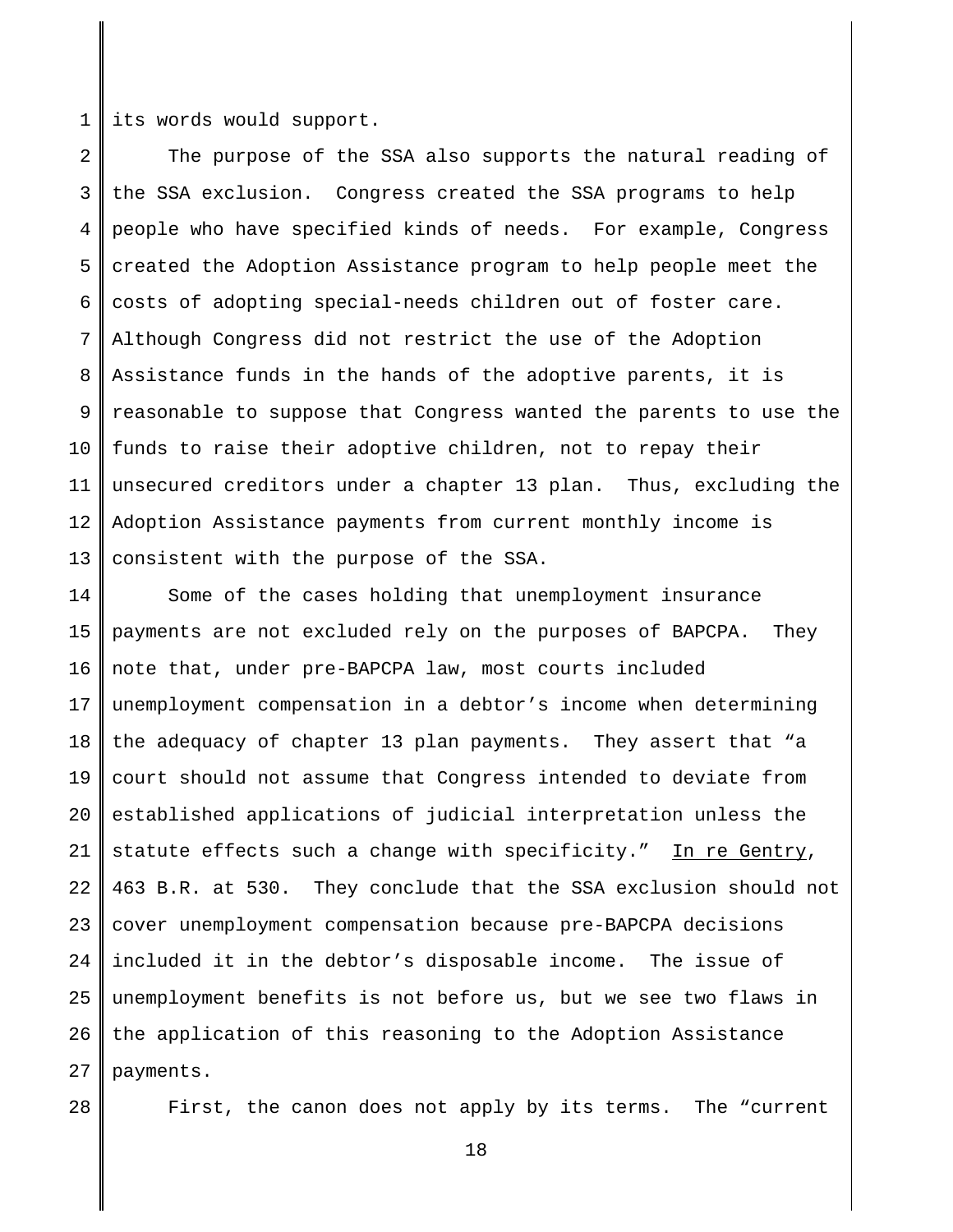1 2 3 monthly income" construct, including the SSA exclusion, did not exist prior to BAPCPA. Therefore, there are no pre-BAPCPA judicial interpretations of the relevant language.

4 5 6 7 8 9 10 11 12 13 14 Second, the best source of information about Congress' purpose is the words of the statutes it enacts. See Church of Scientology of Cal. v. U.S. Dep't of Justice, 612 F.2d 417, 421 (9th Cir. 1979) ("in the vast majority of its legislation Congress does mean what it says and thus the statutory language is normally the best evidence of congressional intent"). It is true that BAPCPA generally made bankruptcy more difficult and expensive for many debtors, but it does not follow that courts must interpret every one of BAPCPA's provisions in that manner, especially where the most natural reading of a particular provision is not consistent with that perceived purpose.

15

21

22

23

 $2.4$ 

25

26

27

28

### **2. Remedial legislation**

16 17 18 19 20 The Trustee argues that the "means test" is remedial legislation which must be broadly interpreted in order to effectuate its purpose. This argument rests on a familiar interpretive canon which is often stated but is open to criticism.5

The canon does not help us because we face a clash between

<sup>5</sup> The first problem with the remedial-statute rule is the difficulty of determining what constitutes a remedial statute. Is any statute **not** remedial? Does any statute **not** seek to remedy an unjust or inconvenient situation? . . . The other problem with the remedial-statute rule is that identifying what a "liberal construction" consists of is impossible . . . . The canon is therefore today either incomprehensible or superfluous.

Antonin Scalia & Bryan A. Garner, Reading Law: The Interpretation of Legal Texts 364-66 (2012) (emphases in original).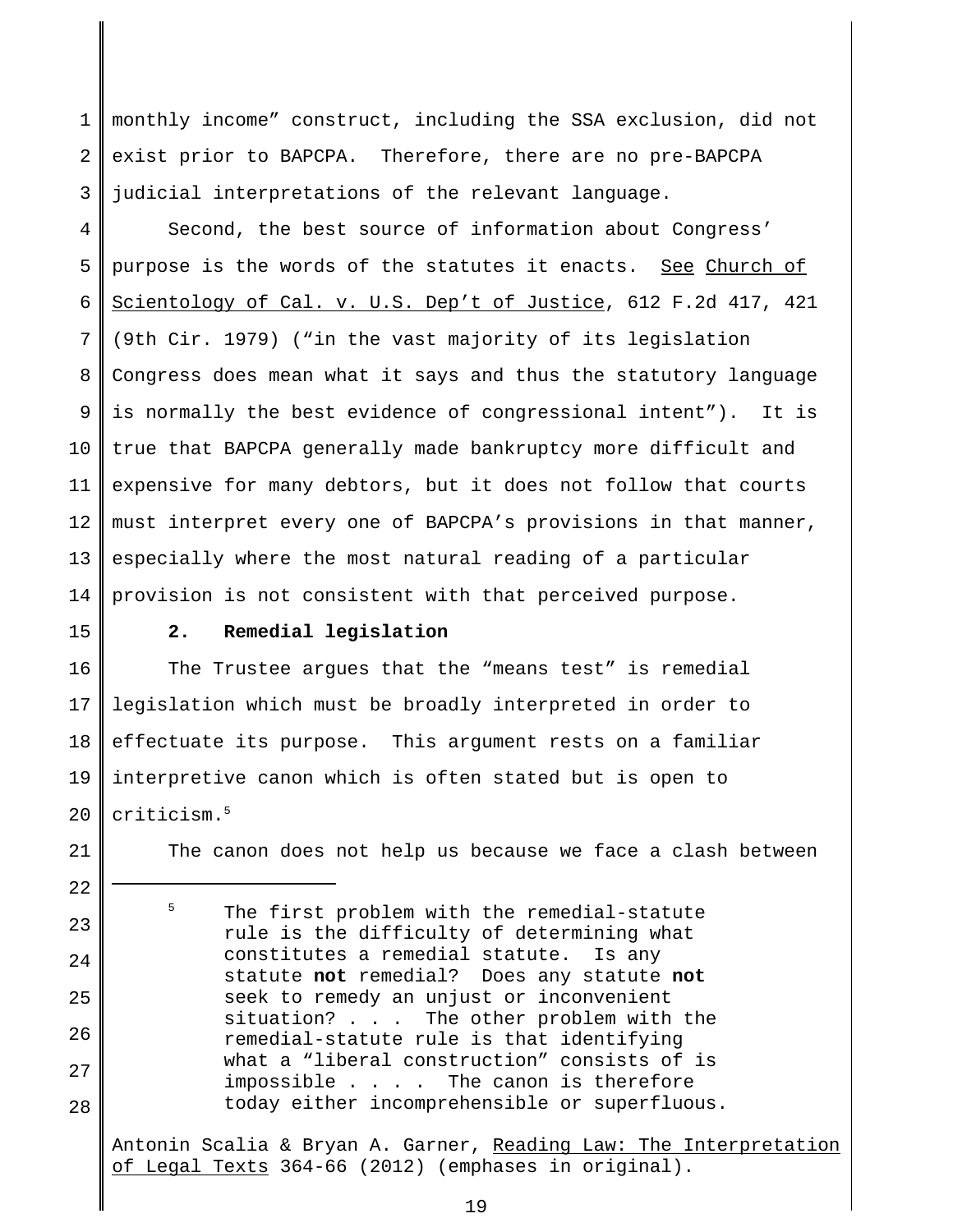1 2 3 4 5 6 7 8 9 10 11 12 13 14 15 two pieces of "remedial" legislation. The first is BAPCPA, which was meant to remedy the perceived problem of "can-pay" debtors paying too little in bankruptcy. The Trustee argues that the remedial legislation canon should be used to create a broad definition of "current monthly income," and therefore a narrow definition of "benefits received under the Social Security Act." Some courts have accepted this argument in the unemployment insurance context. In re Gentry, 463 B.R. at 530-31. But the SSA is also remedial legislation; Congress meant to remedy the problems faced by people who are indigent, elderly, disabled, abused, etc. Cruz v. Sullivan, 912 F.2d 8, 11 (2d Cir. 1990) ("The [Social Security] Act must be liberally applied, for it is a remedial statute intended to include not exclude."). Thus, the remedial legislation canon supports a broad interpretation of the SSA exclusion.

16 17 18 In other words, applying the remedial legislation canon requires us to interpret the SSA exclusion both narrowly and broadly. It leads us nowhere.

19

## **3. The "follow-the-money" theory**

20 21 22 23  $2.4$ 25 26 27 28 The Trustee argues that the Debtor does not receive any benefits under the SSA because the Debtor does not receive any funds from the Social Security Administration. Instead, she receives checks from the county government. According to the Trustee, the state, not the Debtor, is the party receiving benefits under the SSA, because it is the state, not the Debtor, that receives direct federal funding. The Trustee argues that, "since the **states receive** the benefit, it is not income that the **debtor receives under the Social Security Act**, but income the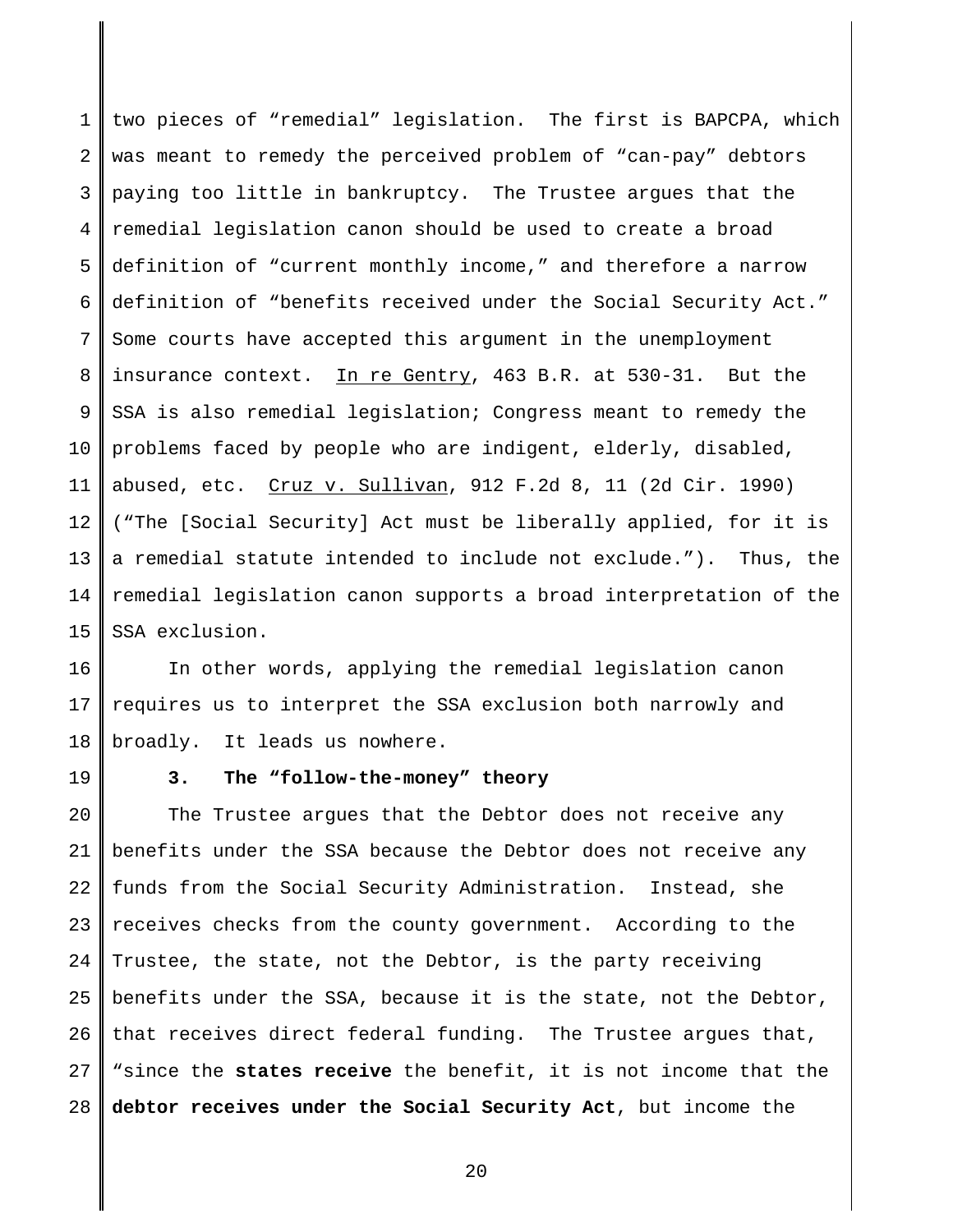1 2 **debtor receives from a state** that chooses to set up social service programs." (Emphases in original.)

3 4 5 6 7 8 9 10 11 12 13 14 15 16 We are not persuaded by the Trustee's "follow the money" argument. If Congress meant what the Trustee says, Congress would have said something like "benefits received **from the federal government** under the Social Security Act." But that is not what Congress said. Rather, Congress used broad language which excludes all "benefits received under the Social Security Act." Congress knew that, under many SSA programs, state and local governments cut the benefit checks. Congress also knew how to refer to specific portions of the SSA when it wanted to do so. See, e.g.,  $\S$  362(b)(2)(D), (E), (F), (G); 704(c)(1)(A)(i);  $1302(d)(1)(A)(i)$ . But in this case, Congress referred to the entire SSA. We must assume that, when Congress referred broadly to the SSA, Congress meant exactly what it said. In re Sorrell, 359 B.R. at 183.

17 18 19 20 21 22 23  $2.4$ 25 26 27 The "follow the money" argument also produces an irrational result. As we note above, the "current monthly income" construct, of which the SSA exclusion is a part, is meant to help courts distinguish "can-pay" and "can't-pay" debtors and decide how much "can-pay" debtors can pay. The fact that a debtor receives a check from a state or local government, rather than the federal government, has no effect on the debtor's ability to pay. There is no reason to think that Congress intended to require beneficiaries of SSA programs who receive checks from state or local governments to pay more than beneficiaries of SSA programs who receive checks from the federal government.

28

The "follow the money" argument also proves too much. The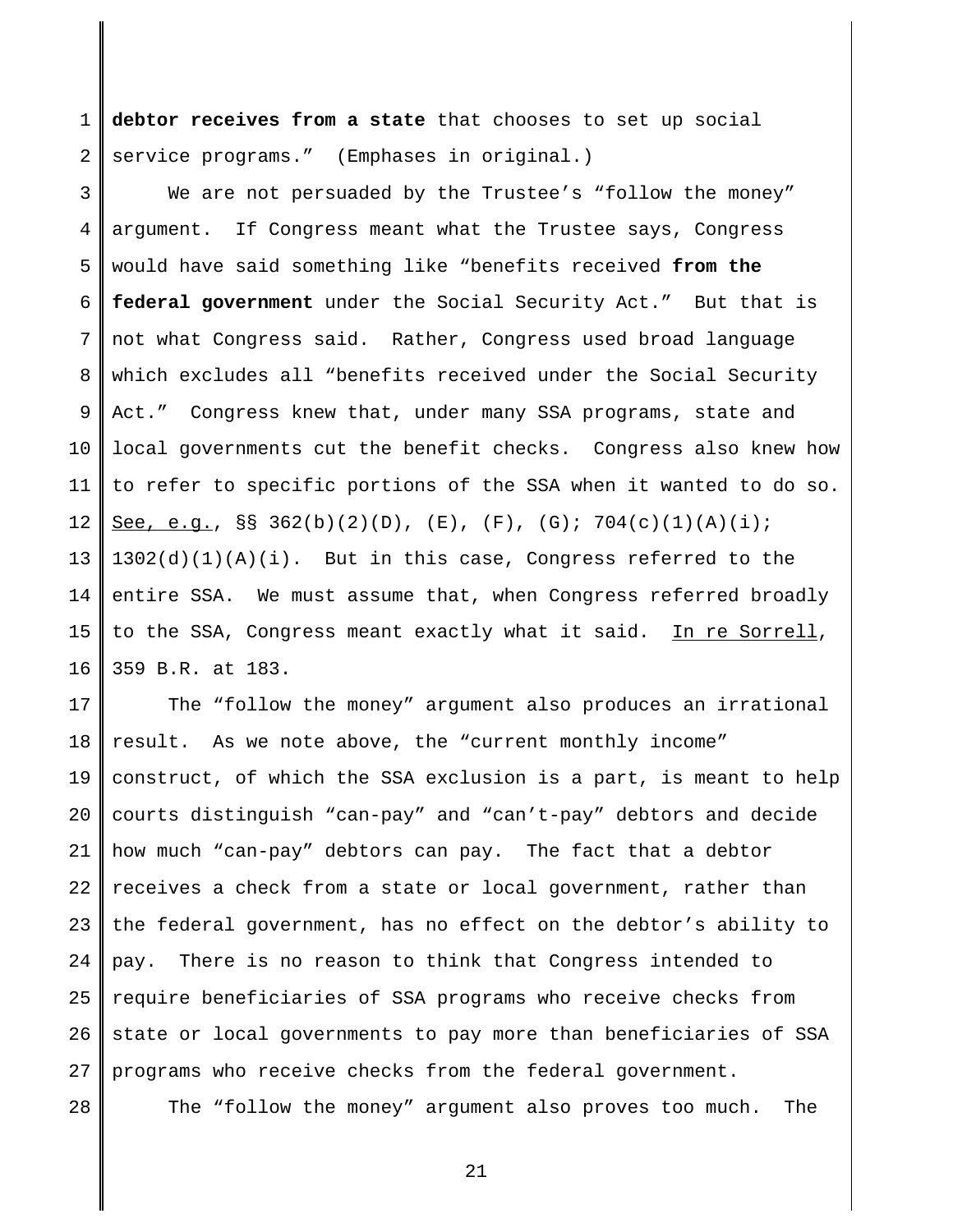1 2 3 4 5 6 7 federal government sometimes hires private contractors to administer federal programs. Medicare is a prominent example; most Medicare benefits are paid by private companies acting as third-party administrators for the federal government. See 42 U.S.C.A. § 1395kk-1. But no one could plausibly deny that Medicare is "under the Social Security Act," even though private contractors cut the benefit checks.

8

### **4.** *Expressio unius est exclusio alterius*

9 10 11 12 13 14 15 16 The Trustee correctly points out that, when a statute provides for enumerated exceptions, a court cannot create additional exclusions. The principle is of course correct, but it does not apply. The question is not whether the Panel should create a nonstatutory exception to "current monthly income," but rather how the Panel should interpret the existing statutory exclusion for SSA benefits. The *expressio unius* doctrine has nothing to do with the question we must answer.

17 18 19 20 21 22 23 24 25 26 27 28 In support of this argument, the Trustee cites Blausey v. U.S. Trustee, 552 F.3d 1124 (9th Cir. 2009). But that decision is not applicable. In that case, the debtor argued that private disability insurance benefits were not "income" for purposes of determining "current monthly income" because they are not taxable under the Internal Revenue Code. The Ninth Circuit rejected this argument for multiple reasons. First, the court pointed out that, under the statutory definition, "current monthly income" includes all income "without regard to whether such income is taxable income." This language makes clear that the Internal Revenue Code's definition of "income" does not apply under the Bankruptcy Code. The court went on to say that the Bankruptcy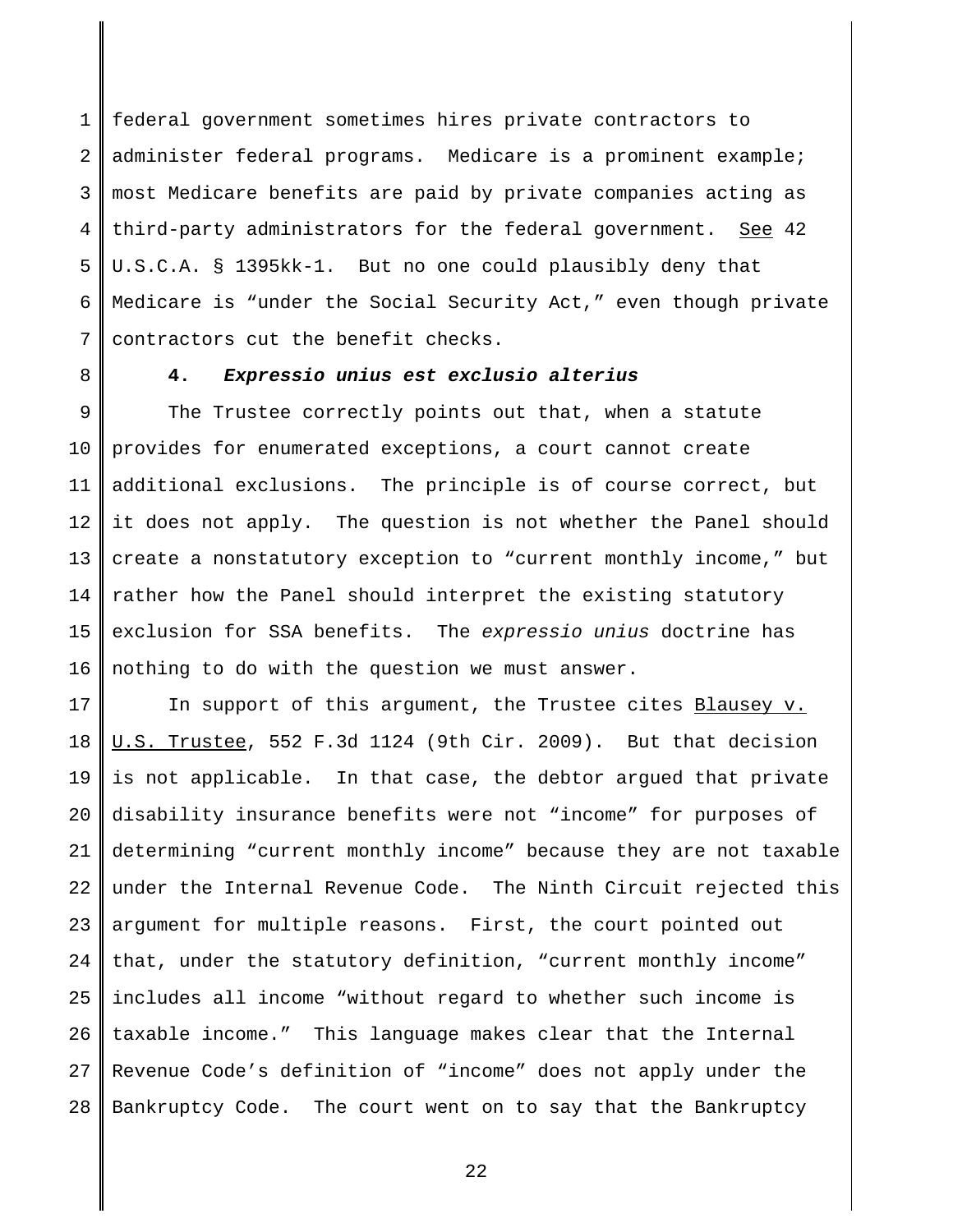1 2 3 4 5 6 7 Code's definition "specifically excludes certain payments, such as Social Security payments," but did not specifically exclude private disability insurance payments, so under familiar rules, the latter payments are included. In this case, there is a specific exclusion for SSA benefits; the only question is how to interpret that exclusion. The *expressio unius* canon does not apply.

8

### **5. The effect of state law**

9 10 11 12 13 The Trustee points out that California has enacted its own law that provides for adoption assistance payments and permits California to receive reimbursement under the SSA. The Trustee argues that, therefore, the "benefits [are] received under" the California law, not under the SSA.

14 15 16 17 18 The unstated assumption that underlies this argument is that, to be excluded, the benefits must be received **only** under the SSA, and not also under state law. If this is what Congress meant, Congress could and would have included the word "only" in the relevant phrase.

19 20 21 22 23  $2.4$ 25 26 27 28 The argument also does not account for the extensive federal regulation and supervision of the state's program. In order to receive federal payments, the state must (among other things) create a plan meeting extensive and detailed requirements, secure federal approval of that plan, provide periodic reports to the federal government, and submit to periodic audits. See, e.g., 42 U.S.C. § 671. The extensive and intrusive role of the federal government in the Adoption Assistance program means that the Adoption Assistance benefits are "received under" the SSA, even if they are also "received under" state law.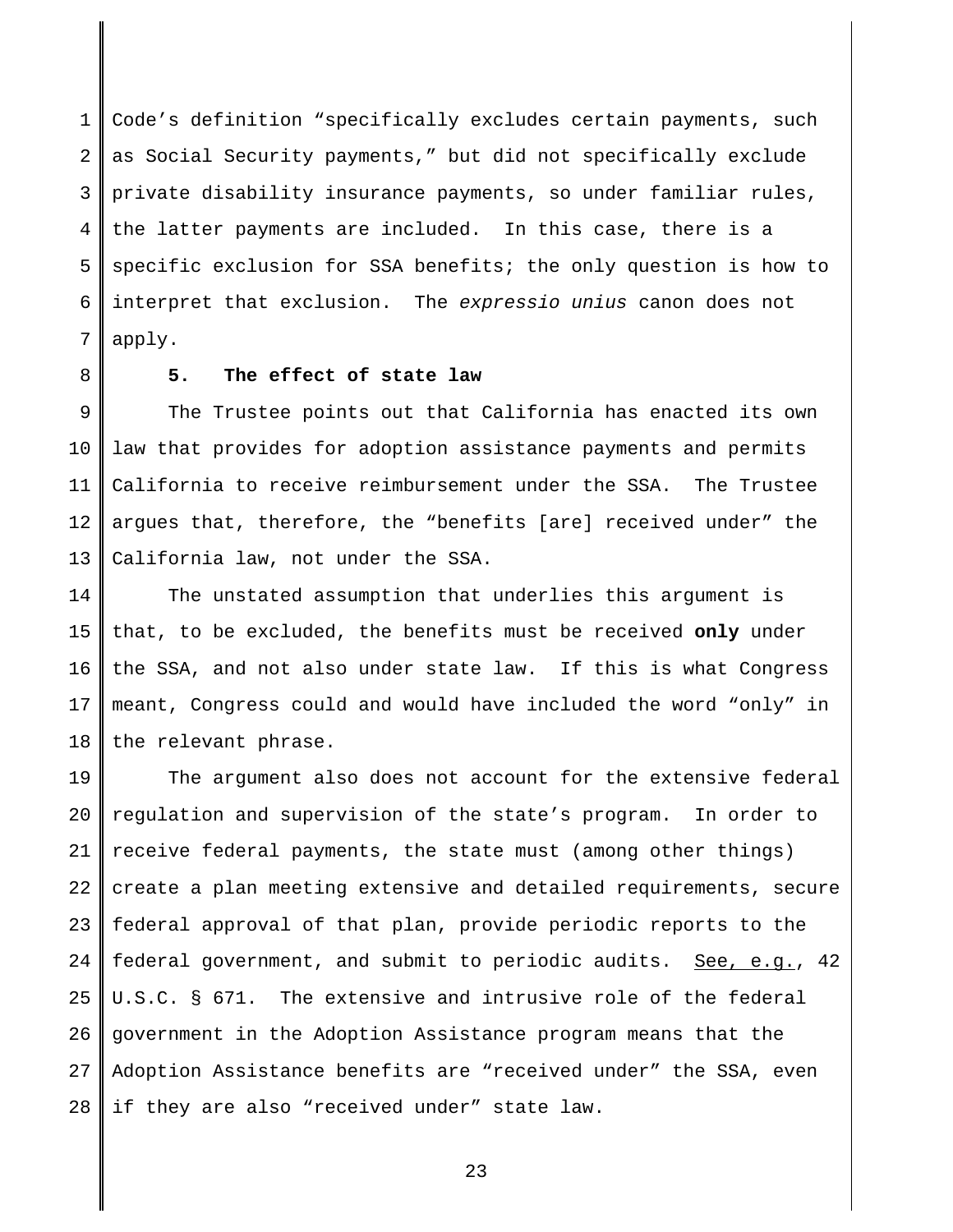1 2 3 4 5 Nothing in the words of the statute suggests that the SSA must be the exclusive source of authority for the benefits program. The fact that Congress referred to the entire SSA, knowing that most SSA programs have some degree of state involvement, suggests the opposite.

6

## **6. The effect of § 1325(b)(2)**

7 8 9 10 11 12 13 14 15 16 17 The Trustee points out that, in a chapter 13 case, "'disposable income' means current monthly income received by the debtor (other than child support payments, foster care payments, or disability payments for a dependent child made in accordance with applicable nonbankruptcy law to the extent reasonably necessary to be expended for such child) . . . ." The Trustee argues that we must avoid a construction of  $\S$  101(10A)(B) that would render any part of  $\S$  1325(b)(2) redundant. Therefore, according to the Trustee, we must interpret "benefits received under the Social Security Act" in a way that excludes all "foster care payments." We disagree.

18 19 20 21 22 23  $2.4$ 25 26 27 28 First, in chapter 13 cases, any overlap between the SSA exclusion and § 1325(b)(2) is only partial, and, in fact, the exclusions appear complementary. "Child support payments, foster care payments, or disability payments for a dependent child" could come from a program operated by a state or local government independent of the SSA, and might include payments from nongovernmental bodies, such as charities or private individuals. Therefore, our interpretation of the SSA exclusion does not render § 1325(b)(2) superfluous. See generally Schwartz v. United States (In re Schwartz), 954 F.2d 569, 574 (9th Cir. 1992) ("Although there are circumstances where section 362 overlaps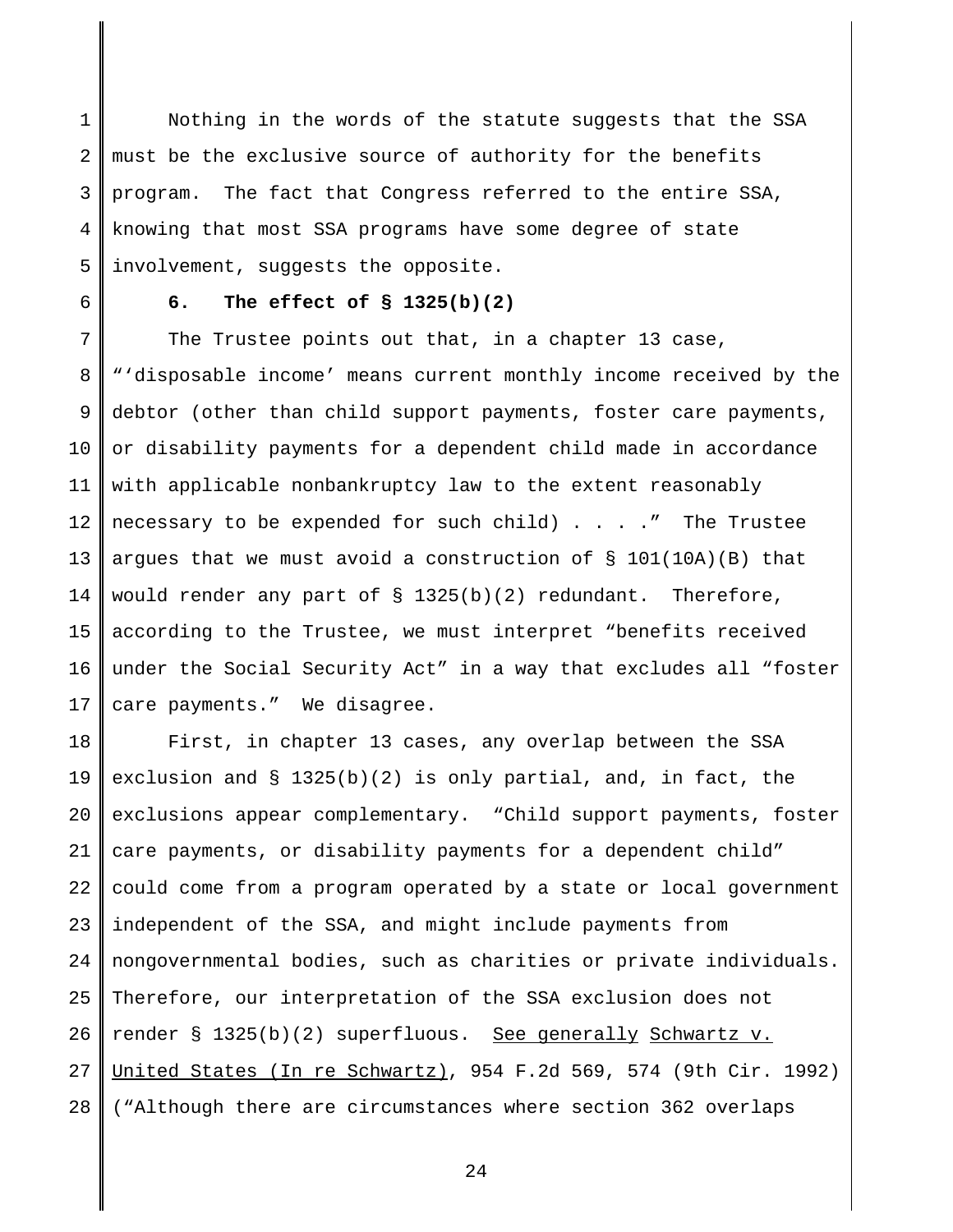1 2 3 4 5 6 section 549 and renders it unnecessary, this overlap falls far short of rendering section 549 meaningless."); see also Carson Harbor Vill., Ltd. v. Unocal Corp., 270 F.3d 863, 884 (9th Cir. 2001) (The court acknowledged that, "despite their overlap[,]" the term "disposal" did not render the term "placement" superfluous.).

7 8 9 10 11 12 13 14 15 16 Second, the definition of "current monthly income" in § 101(10A)(B) applies to chapter 7 cases as well as chapter 13 cases. Section 707(b) provides (in brief summary) that the bankruptcy court can dismiss a chapter 7 case as abusive if the debtor's income exceeds the applicable median income and the debtor's "current monthly income" (reduced by certain expenses) exceeds a threshold. Chapter 7 does not contain the SSA exclusion adopted in § 1325(b)(2). Therefore, even if there were some overlap between §§ 101(10A)(B) and 1325(b)(2), it would be incorrect to narrow § 101(10A)(B).

#### **CONCLUSION**

18 19 20 21 For the reasons set forth above, we hold that the Adoption Assistance benefits the Debtor receives are covered by the SSA exclusion. We REVERSE the bankruptcy court's order and REMAND for further proceedings consistent with this opinion.

22

17

- 23
- $2.4$ 25

26

27

28

Dissent begins on next page.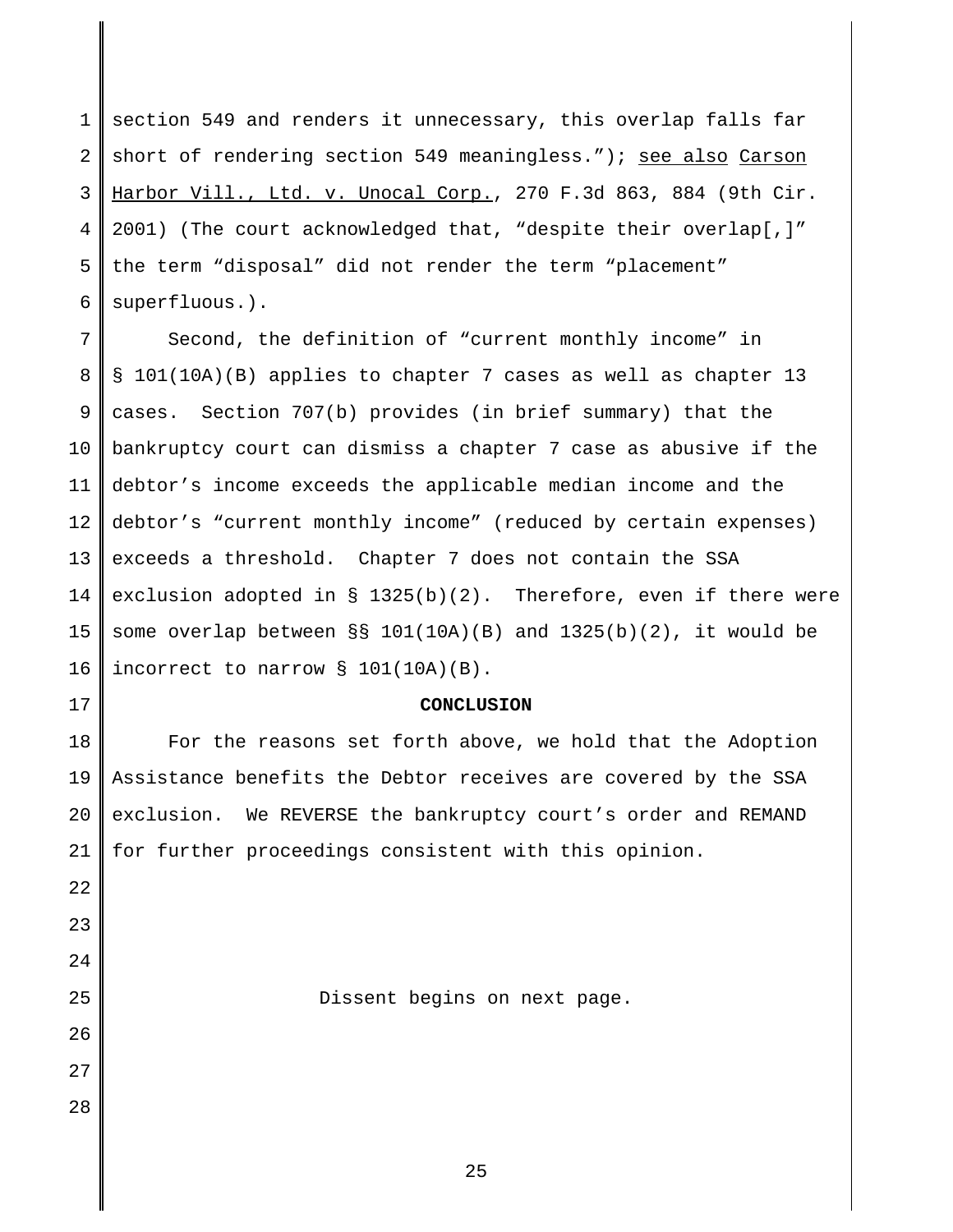1 Jury, Bankruptcy Judge, Dissenting:

2

3 4 5 6 7 8 9 10 11 12 13 14 15 16 17 To answer the narrow question presented to the Panel in this appeal, the majority, applying its version of statutory construction, has swept a broad, inclusive brush across the landscape of exclusions from current monthly income for the purposes of a chapter 13 means test analysis. As highlighted by the majority's recitation of the myriad of benefit programs "provided by" the Social Security Act (SSA) - a "sprawling statute . . . providing for many benefit programs, some of which are familiar and others obscure" - this approach would exclude from the monies which must be committed to pay chapter 13 creditors any funds remotely connected to the SSA and the federal government - so remotely connected that it would exclude from disposable income payments to a debtor even though not one dollar came from the federal government and most people would have no idea the SSA had any connection to the payments received.

18 19 20 I submit that this outcome was not what Congress intended, based on statutory construction, the purposes of the means test, and common sense.

21 22 Section 101(10A)(B) defines current monthly income in pertinent part as:

23  $2.4$ 25 26 ... any amount paid by any entity other than the debtor (or in a joint case the debtor and the debtor's spouse), on a regular basis for the household expenses of the debtor or the debtor's dependents (and in a joint case the debtor's spouse if not otherwise a dependent), but **excludes benefits received under the Social Security Act** *...*.

27 28 11 U.S.C. § 101(10A)(B) (emphasis added). As noted by the majority, the Panel's task is to determine whether Adoption

-1-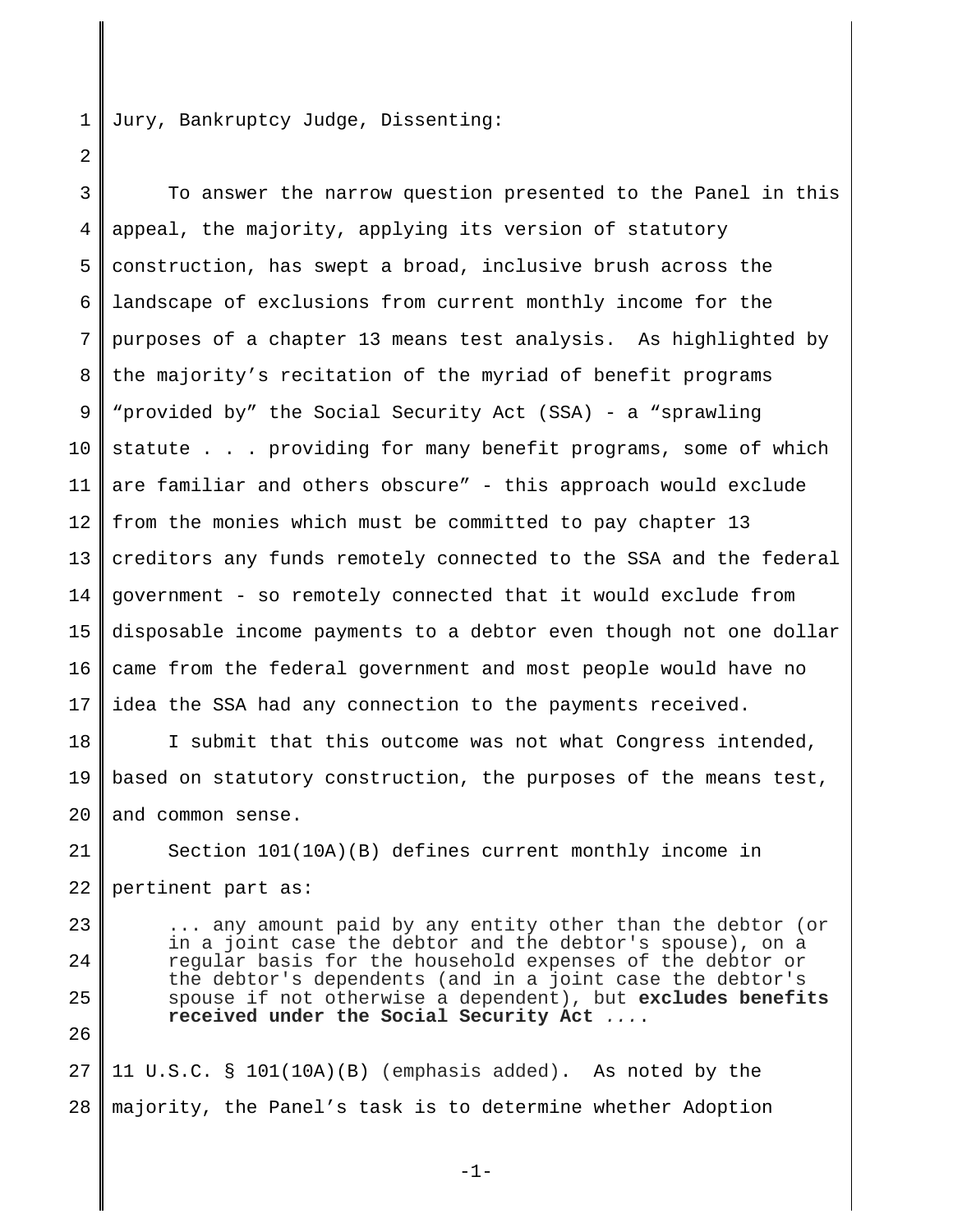1 2 3 4 5 6 7 8 9 10 11 Assistance payments are included in the phrase "benefits received under the Social Security Act." At least two interpretations of § 101(10A)(B) have developed since the provision was added to the Bankruptcy Code as part of the Bankruptcy Abuse Prevention and Consumer Protection Act of 2005 ("BAPCPA"). The majority has joined the trustee (and rejected the Debtor's argument) in concluding that the phrase is ambiguous, with which I agree, so I need not recite the varying interpretations of the words in order to establish that point. However, I am not alone in construing this ambiguity narrowly; other courts have reached similar conclusions.

12 13 14 15 16 17 18 Adoption Assistance payments are only excluded from current monthly income if they are properly characterized as benefits received under the Social Security Act. § 101(10A)(B). To be "benefits received under," the benefits must more than "merely 'relate to' or be 'envisioned by' or 'induced by' the Social Security Act[,]" they must be **received under** the SSA. In re Kucharz, 418 B.R. 635, 641 (Bankr. C.D. Ill. 2009).

19 20 21 22 23 24 25 26 27 Multiple words in the phrase are ambiguous. Most discussed in the cases and by the parties is the term "under." Webster's Third New International Dictionary defines "under," in the context as used in  $\S$  101(10A)(B), as "required by" or "in accordance with." Webster's Third New International Dictionary 1143 (1993). Considering only this definition of "under", a benefit "received under" the Social Security Act may refer to a direct benefit made by the federal government or it may refer to an indirect benefit made by a state-run program.

28

 $-2-$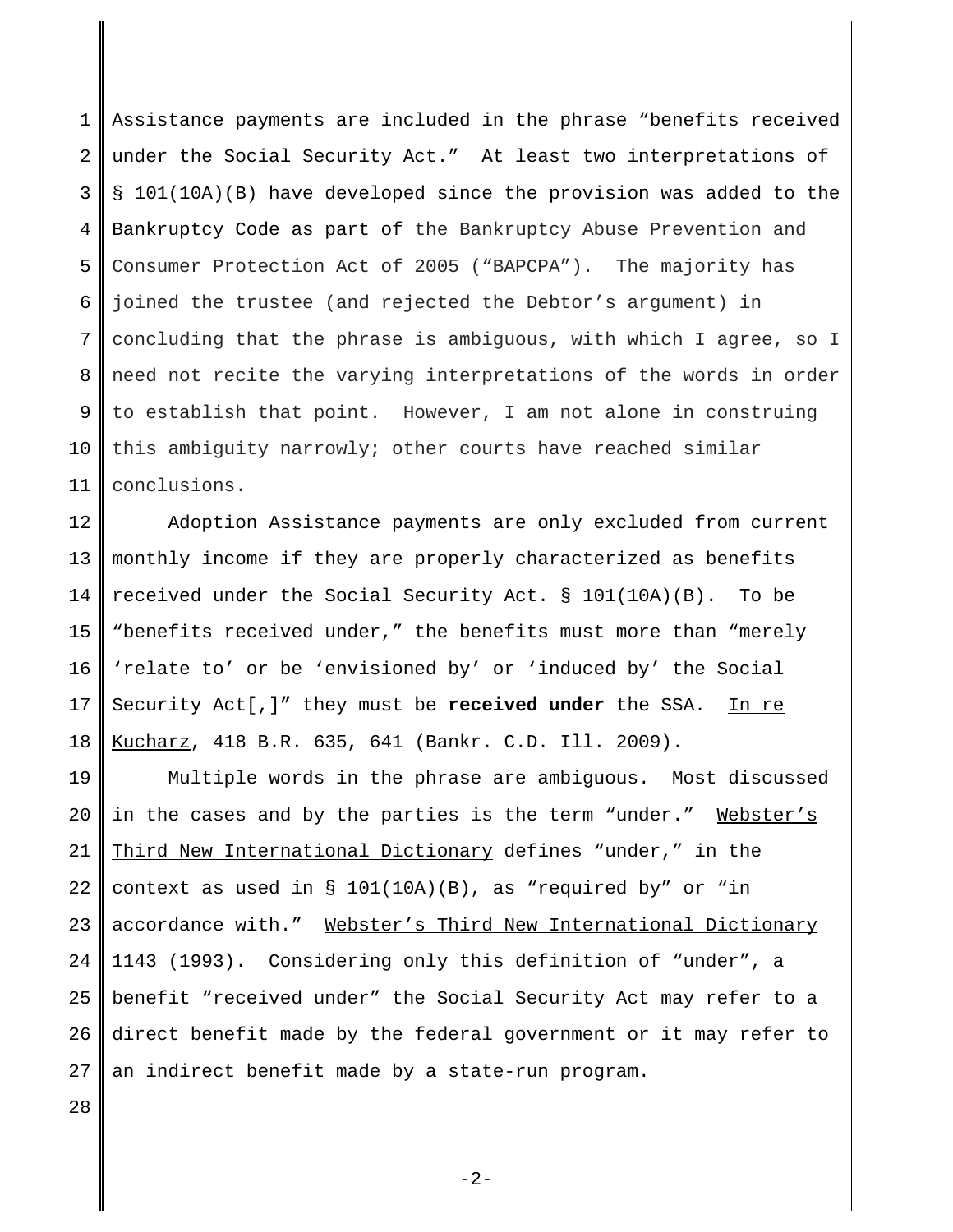1 2 3 4 5 6 7 8 9 10 11 12 13 14 15 16 Focusing the statutory construction analysis just on the term "under", however, presents an incomplete view. The word "under" directly follows the word "received" and in my view the words must be read together. Simply defined, "received" means "to come into possession of." Id. at 608. Therefore, read together, "received under" means "to come into possession of as required by or in accordance with" the SSA. This definition certainly suggests that unless the Social Security Administration is directly involved with the payment of money to the Debtor and the determination of who is entitled to the funds, the benefits are not "received under" the SSA. The majority, in its statutory construction analysis, only considers each word in isolation, tossing off the word "received"1 without connecting it at all to "under the Social Security Act." As seen in my analysis below, I consider this isolation view as error because it ignores the source of the funds and how the Debtor may qualify for them.

17 18 19 20 21 22 23 24 25 Everyone agreeing that the statute is ambiguous, and that the words collectively or in isolation can have differing meanings, I now turn, as I must, to the statute's context within the overall statutory framework. When a statute is ambiguous, the Court may ascertain the legislative intent by analyzing the statute's legislative history while construing the statute in accordance with logic as well as public policy. Leavitt v. Alexander (In re Alexander), 472 B.R. 815, 822 (9th Cir. BAP 2012).

<sup>27</sup> 28 1 "The word 'received,' at least in isolation, also presents no difficulty. There is no question that the Debtor 'receives' the Adoption Assistance payments." Majority Opinion at 8.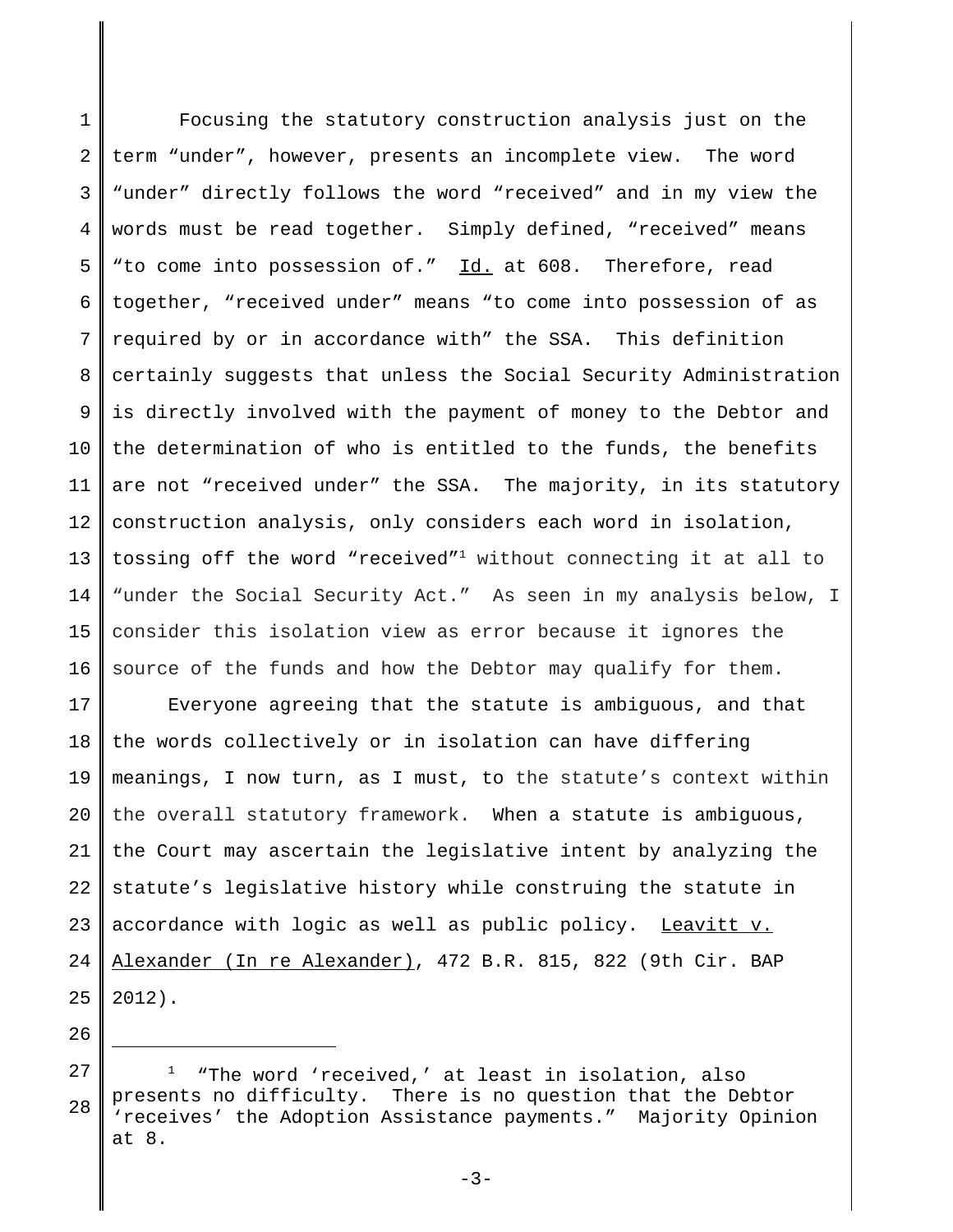1 2 3 4 5 6 7 8 9 10 11 12 13 14 15 The legislative history of BAPCPA does not provide much assistance in determining Congress's intent, as the "information on the final version is sparse" and "inconclusive." In re Baden, 396 B.R. 617, 622 (Bankr. M.D. Pa. 2008); In re Kucharz, 418 B.R. at 640; <u>see generally</u> H.R. 250, 105th Cong. (1997).<sup>2</sup> However, it established that Congress had two primary concerns when enacting BAPCPA. The first is ensuring that the individuals who have the ability to pay their debts in fact do pay. See Tousey v. Neary (In re Ross-Tousey), 549 F.3d 1148, 1151 (7th Cir. 2008); see also In re Baden, 369 B.R. at 622. The second was to "protect[] education and retirement savings from being drained by creditors." In re Baden, 396 B.R. at 622 (citing H.R.Rep No. 109-31(I), at 2-3, 115 (2005), U.S. Code Cong. & Admin. News 2005, pp. 88-89, 177-78; 151 Cong. Rec. S2470 (Mar. 10, 2005); 151 Cong. Rec. S1726 (Feb. 28, 2005)).

16 17 18 19 20 21 22 23  $2.4$ 25 26 Excluding Adoption Assistance payments from current monthly income is not consistent with these goals. As stated, § 101(10A)(A) defines current monthly income as "the average monthly income from all sources that the debtor receives without regard to whether such income is taxable income." Then, § 101(10A)(B) specifically excludes three types of payments from current monthly income: benefits received under the Social Security Act, payments to victims of war crimes or crimes against humanity on account of their status, and payments to victims of international terrorism. That Congress specifically excluded only these three specific sources of income signals an intent to

27

There is no direct reference to the Social Security exclusion at all in the legislative history.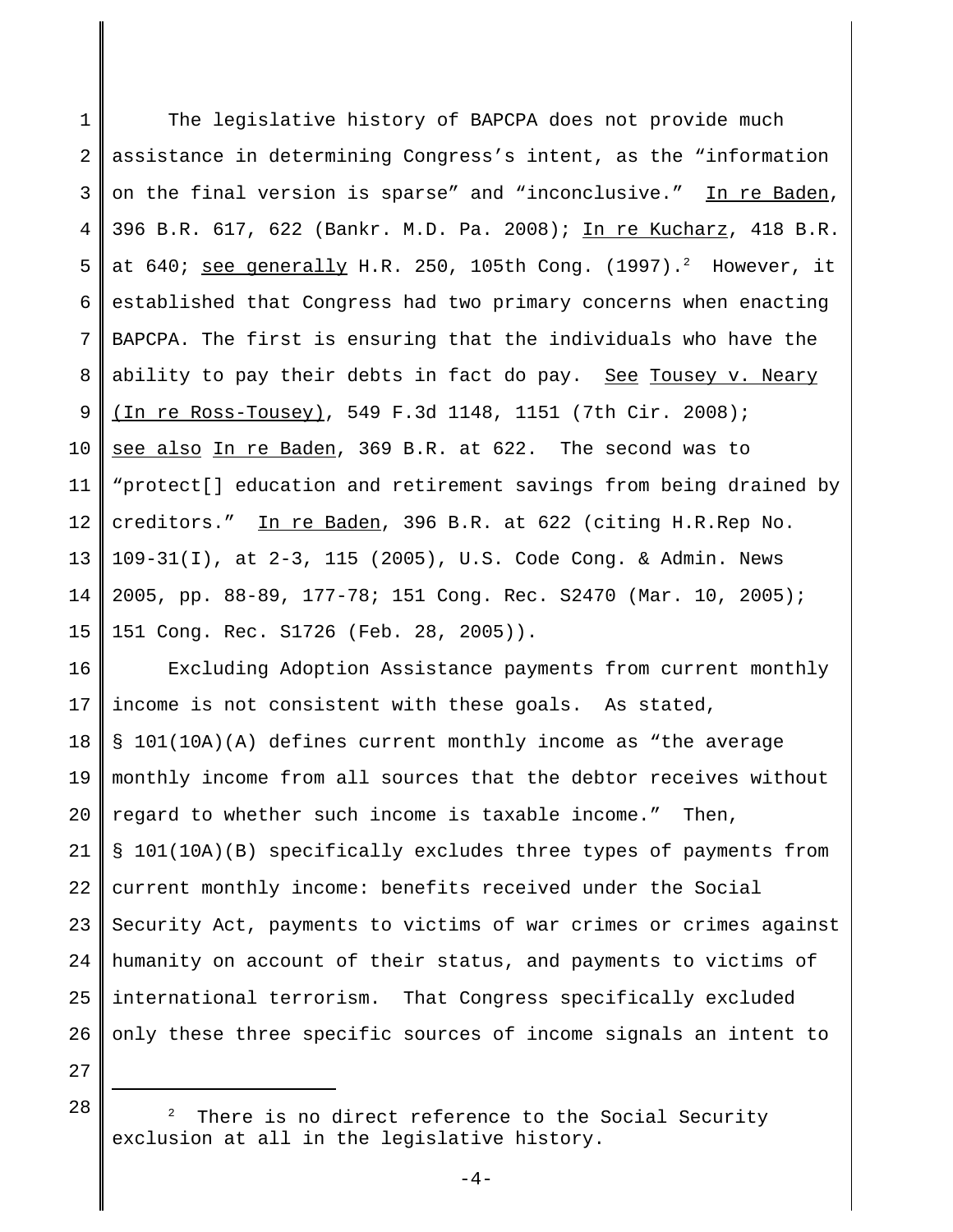1 2 3 4 5 6 7 8 keep the exclusions narrow. Construing the exceptions in the broadest terms is inconsistent with the purpose of ensuring that the individuals who have the ability to pay their debts in fact do pay. The majority's interpretation of § 101(10A) creates an exception that swallows the rule; it opens the door for exclusions where a federal grant given to a state, no matter how small a percentage of what a debtor receives, would cause an entire category of income to be excluded.

9 10 11 12 13 14 15 16 17 18 19 20 Excluding Adoption Assistance payments also does not meet the second stated purpose - protecting **retirement** savings from being drained by creditors. Most of us think of Social Security payments as retirement income - i.e., what a retired person will need for basic living expenses. Adoption Assistance payments hardly fit that use and it cannot be argued they meet that stated purpose. The logical conclusion to draw from the legislative history is that Congress wanted to protect Social Security retirement benefits (theoretically, paid in by debtors from their lifetime earning careers) from the means test but otherwise sought to maximize the types of income to be used to pay creditors.

21 22 23 24 25 26 27 28 Although no reported cases address whether Adoption Assistance payments are a benefit under the SSA, there have been a handful of cases that have addressed whether unemployment compensation is one of the benefits received under the Act. I recognize a split in authority on the issue. On one hand, In re Sorrell, 359 B.R. 167 (Bankr. S.D. Ohio 2007), and In re Munger, 370 B.R. 21 (Bankr. D. Mass. 2007), have held that unemployment compensation is one of the benefits received under the SSA.

-5-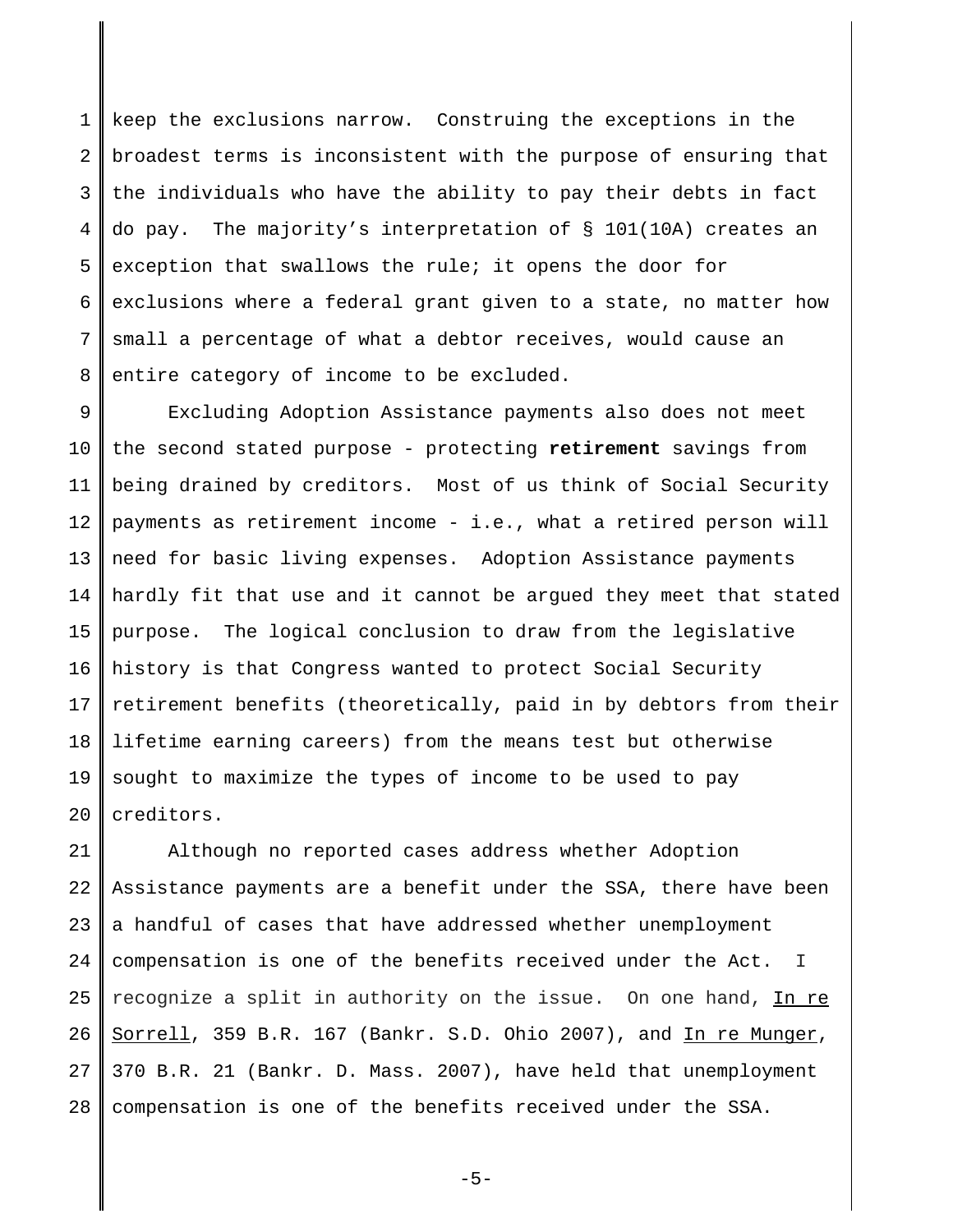1 2 3 4 5 6 These courts reason that although unemployment compensation is administered through a number of different state-run programs, the common funding source of all unemployment compensation is the SSA. They take the position that § 101(10A)(B) does not make a distinction between direct and indirect benefits. See In re Sorrell, 359 B.R. at 181; In re Munger, 370 B.R. at 23.

7 8 9 10 11 12 13 14 15 16 On the other hand, In re Baden and In re Kucharz have held that unemployment compensation is not one of the benefits received under the SSA. In so holding, both courts take the position that unemployment compensation is governed by state law and administered pursuant to state-run agencies. They thus conclude that unemployment compensation is not paid under the SSA; rather, it is merely an indirect benefit. See In re Kucharz, 418 B.R. at 643; In re Baden, 396 B.R. at 623. As such, courts on either side of the split ultimately base their respective positions on the source of the funds.

17 18 19 20 21 22 Although these cases are distinguishable since they address a different governmental benefit, i.e., unemployment compensation vs. Adoption Assistance payments, the reasoning used by the courts is a helpful consideration in my determination that Adoption Assistance payments are not excluded from current monthly income.

23 24 25 26 27 28 I find the reasoning in In re Kucharz persuasive. After giving an in depth analysis of the origins of the SSA and unemployment compensation, the Kucharz court concluded that "unemployment insurance claims are submitted to, evaluated and paid or denied by state officials implementing state law," and administered by a state agency that was specially created to

-6-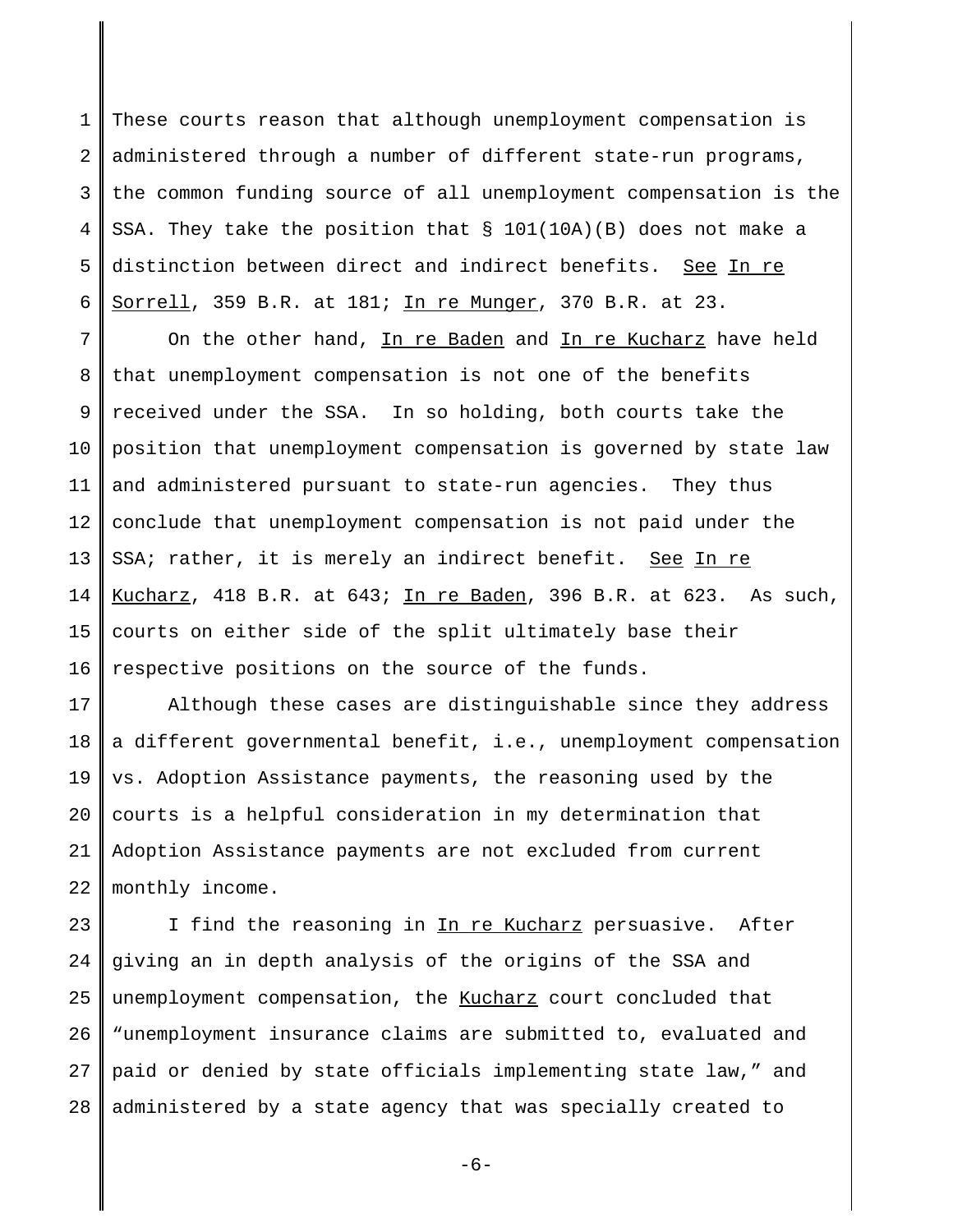1 2 3 4 5 6 7 8 9 handle unemployment compensation, independent of the SSA. Id. at 639. The unemployment compensation benefits are therefore not received under the SSA. This reasoning is compelling, and the source of funds for the benefits is strikingly similar to the case at hand. As will be further explained below, the Adoption Assistance payments are paid to the Debtor as required by state law, not by the SSA; thus, like unemployment compensation, the Debtor does not receive Adoption Assistance payments under the Act.

10 11 12 13 14 15 16 17 18 19 20 21 22 23 24 25 26 27 28 As the majority highlights, the Social Security Act, 42 U.S.C. §§ 402-34, speaks of various programs. Whereas some payments made as part of the benefit programs come directly to the recipient from the Social Security Administration, for some of the programs, the Social Security Administration contributes funds to state-run programs which combine those funds with monies from other sources to provide benefits to the recipients. The Ninth Circuit in Drummond v Welsh (In re Welsh), 711 F.3d 1120 (9th Cir. 2013), held that payments made by the Social Security Administration are excluded from the computation of current monthly income, arguably because they are solely sourced in Social Security funds and paid by that agency directly to the recipient. Adoption Assistance payments are not such payments, as money is paid to the adoptive parents by the state-run programs. The State of California, like all other States that participate, accepts funds from the federal government under Title IV-E of the Social Security Act, but fifty percent of the funding also comes from state and local sources. California has created a separate statutory scheme to comply with the federal requirements. As

-7-